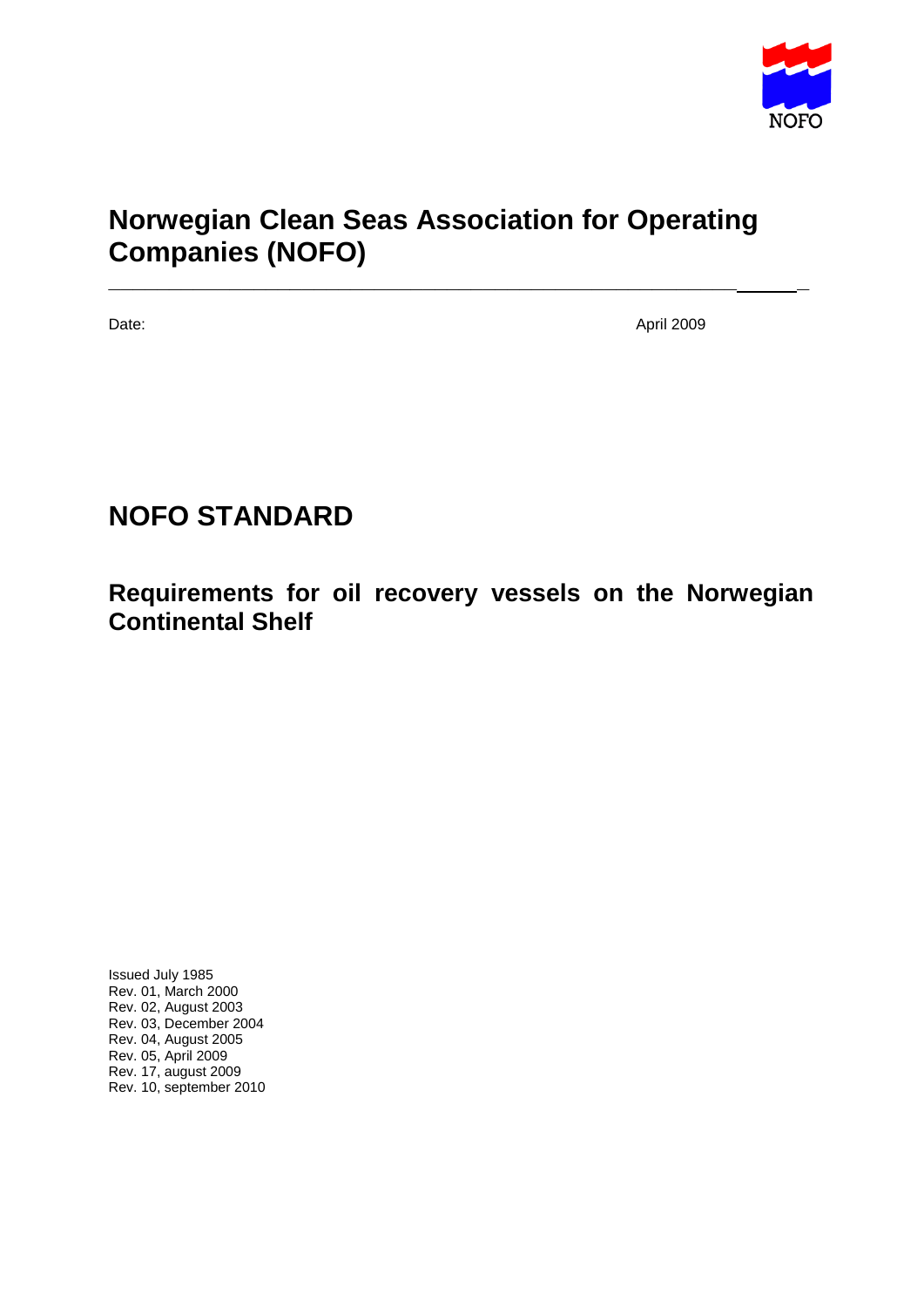

# **LIST OF CONTENTS**

| 1       | <b>INTRODUCTION</b>                                | 1                        |
|---------|----------------------------------------------------|--------------------------|
| 1.1     | <b>Definitions and terms</b>                       | $\mathbf{1}$             |
| 1.2     | <b>Requirements</b>                                | $\overline{2}$           |
| 1.3     | <b>Submitting documentation for new builds</b>     | 3                        |
| 1.4     | <b>Departure from requirements</b>                 | 3                        |
| 2       | <b>VESSELS</b>                                     | 3                        |
| 2.1     | <b>Tanks</b>                                       | 3                        |
| 2.1.1   | <b>ORO</b> Tanks                                   | 3                        |
| 2.1.2   | Fuel tanks are for the vessel's operation          | $\overline{\mathcal{L}}$ |
| 2.1.3   | Freshwater tanks                                   | $\overline{\mathcal{L}}$ |
| 2.1.4   | ORO tank heating                                   | $\overline{4}$           |
| 2.1.5   | ORO tank ventilation                               | 5<br>5                   |
| 2.1.6   | ORO tank access and inspection                     |                          |
| $2.2\,$ | Discharge and loading system                       | 5                        |
| 2.2.1   | System presentation in ORO mode                    | 5                        |
| 2.2.2   | Discharge system / circulation of tank volume      | 5                        |
| 2.2.3   | Discharge capacity                                 | 6                        |
| 2.2.4   | Choice of pumps                                    | 6                        |
| 2.2.5   | Discharge / loading manifold on deck               | 6                        |
| 2.2.6   | Valves                                             | 6                        |
| 2.2.7   | Filter system (drawing no. 007)                    | $\overline{7}$           |
| 2.3     | Deck layout (drawing no. $001 - 002$ )             | 7                        |
| 2.3.1   | Transverse rail astern (drawing no. 004)           | $\overline{7}$           |
| 2.3.2   | Oil recovery equipment anchoring points            | $\overline{7}$           |
| 2.3.3   | Positioning the skimmer                            | 8                        |
| 2.3.4   | Response time requirement                          | 8                        |
| $2.4\,$ | Towing boom system (drawing no. 001)               | 8                        |
| 2.4.1   | Anchoring point for the towing boom                | 8                        |
| 2.4.2   | Towropes abeam                                     | 8                        |
| 2.5     | <b>Cabin capacity</b>                              | 8                        |
| 3       | SUPPLY TO OIL RECOVERY EQUIPMENT (DRAWING NO. 009) | 9                        |
| 3.1     | <b>Electric power supply</b>                       | 9                        |
| 3.2     | Air supply                                         | 9                        |
| 3.2.1   | Air for power tools                                | 9                        |
| 3.2.2   | Air supply to boom                                 | 9                        |
| 3.3     | <b>Steam and water supply</b>                      | 10                       |
| 3.3.1   | Water outlet                                       | 10                       |
| 3.3.2   | Hydro jet                                          | 10                       |
| 3.3.3   | Steam outlet                                       | 10                       |
|         |                                                    |                          |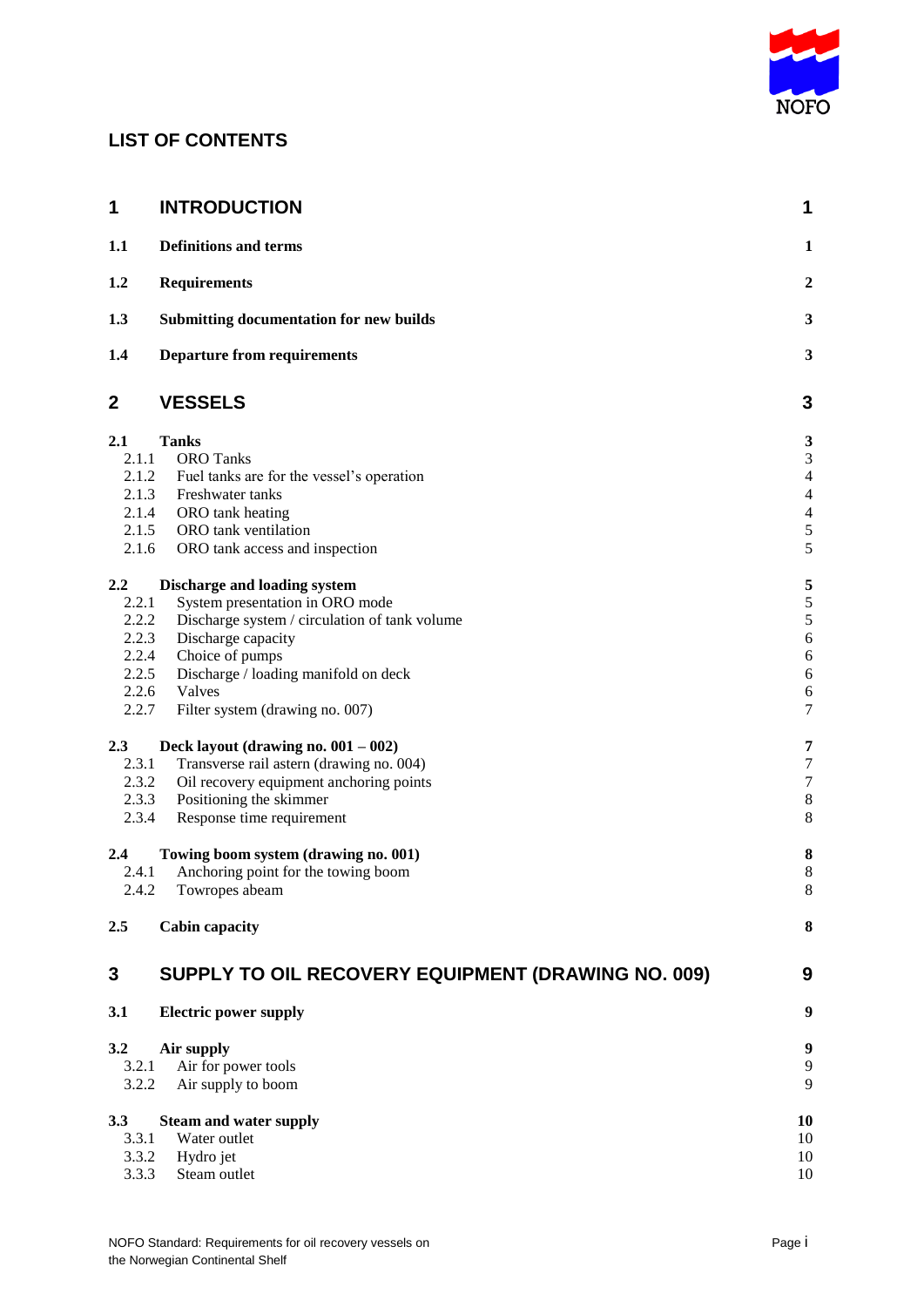

| 3.4<br>3.4.1<br>3.4.2<br>3.4.3<br>3.4.4<br>3.4.5 | Hydraulic power (drawing no. 008 and no. 009)<br>Hydraulic power outlet<br>Capacity<br>Reserve capacity<br>Hydraulic couplings<br>Hydraulic oil quality | 10<br>10<br>10<br>10<br>11<br>11 |
|--------------------------------------------------|---------------------------------------------------------------------------------------------------------------------------------------------------------|----------------------------------|
| 4                                                | <b>MISCELLANEOUS</b>                                                                                                                                    | 11                               |
| 4.1                                              | Log                                                                                                                                                     | 11                               |
| 4.2                                              | Pilothouse - cable duct                                                                                                                                 | 11                               |
| 4.3                                              | Detection of oil on the sea                                                                                                                             | 11                               |
| 4.4                                              | <b>Infrared camera</b>                                                                                                                                  | 11                               |
| 4.5                                              | Securing against falling overboard                                                                                                                      | 11                               |
| 4.6                                              | <b>Lighting on deck</b>                                                                                                                                 | 12                               |
| 4.7                                              | <b>Alarms afterdeck</b>                                                                                                                                 | 12                               |
| 4.8                                              | <b>MOB BOAT</b>                                                                                                                                         | 12                               |
| 5                                                | <b>APPROVAL</b>                                                                                                                                         | 12                               |
| 5.1                                              | <b>Design drawings</b>                                                                                                                                  | 12                               |
| 5.2<br>5.2.1<br>5.2.2<br>5.2.3                   | The approval process<br>The process matrix<br>Contact points<br>Approval following delivery to NOFO base                                                | 13<br>13<br>13<br>13             |
| 5.3                                              | <b>Capacity tests</b>                                                                                                                                   | 13                               |
| 5.4                                              | <b>Certificate</b>                                                                                                                                      | 14                               |
| 6                                                | <b>DRAWINGS</b>                                                                                                                                         | 14                               |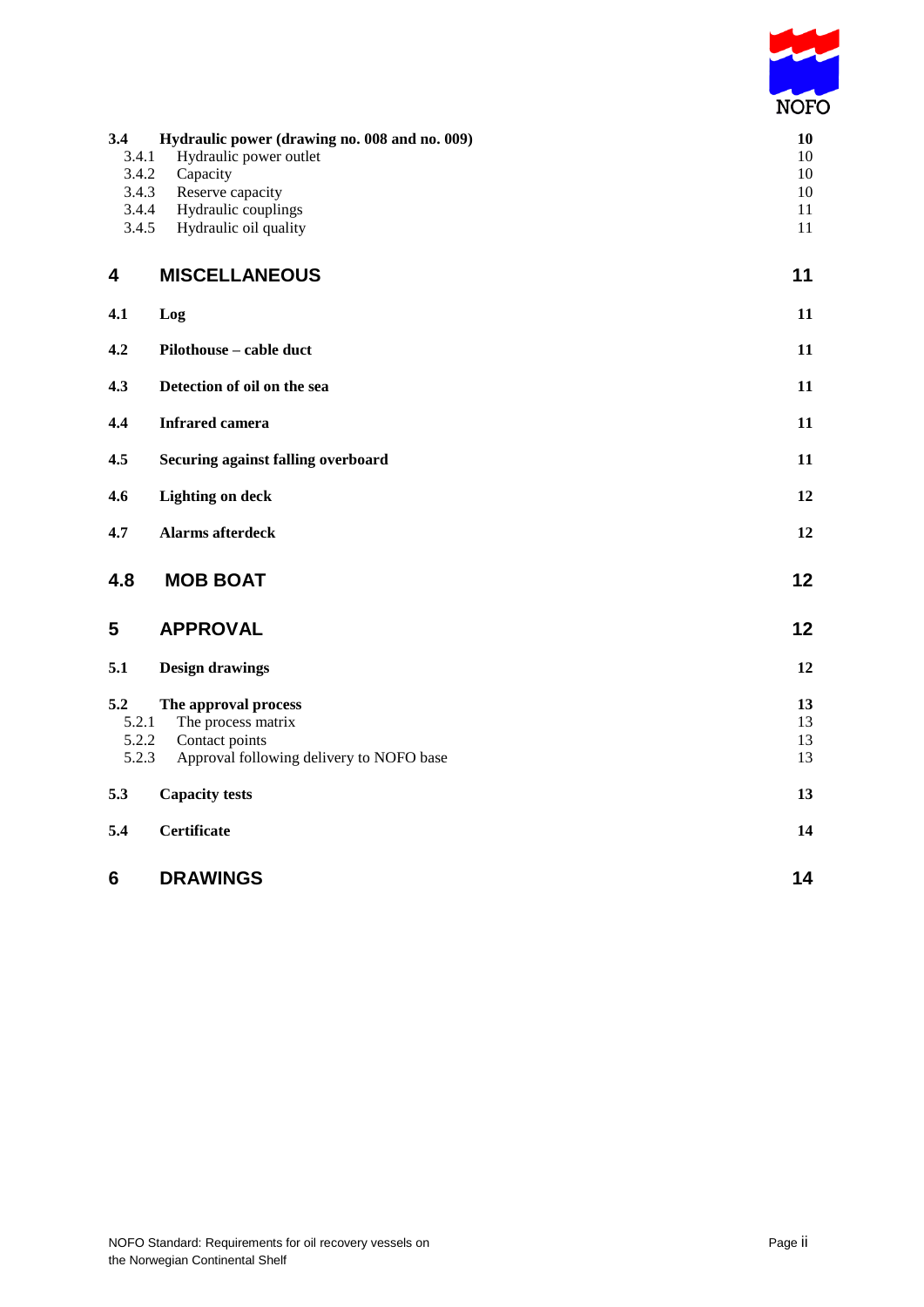

## **Foreword**

The NOFO Standards are developed by the Norwegian petroleum and shipping industry in order to ensure satisfactory safety and efficiency in oil spill response operations on the Norwegian Continental Shelf.

The NOFO Standards have been developed and based on recognized standards, in addition to provisions considered to be necessary in order to meet the requirement in the Norwegian petroleum and shipping Industry. Where relevant, the NOFO Standard may be used as the Norwegian industry's contribution to the international oil spill response work.

The NOFO Standard are administered and published by NOFO in Norway.

This revision is an adjustment of Rev. 04 August 2005.

#### **Principal amendments include:**

- Amended from the requirement relating to dedicate pipeline and pump system to a combined system for use in ORO and loading / discharge system
- From demountable to fixed, permanent skimmer platform
- Minimum tank capacity changed from 1 000  $m<sup>3</sup>$  to 1 500  $m<sup>3</sup>$
- Oil radar requirement
- Requirement of an MOB boat in davit on port side.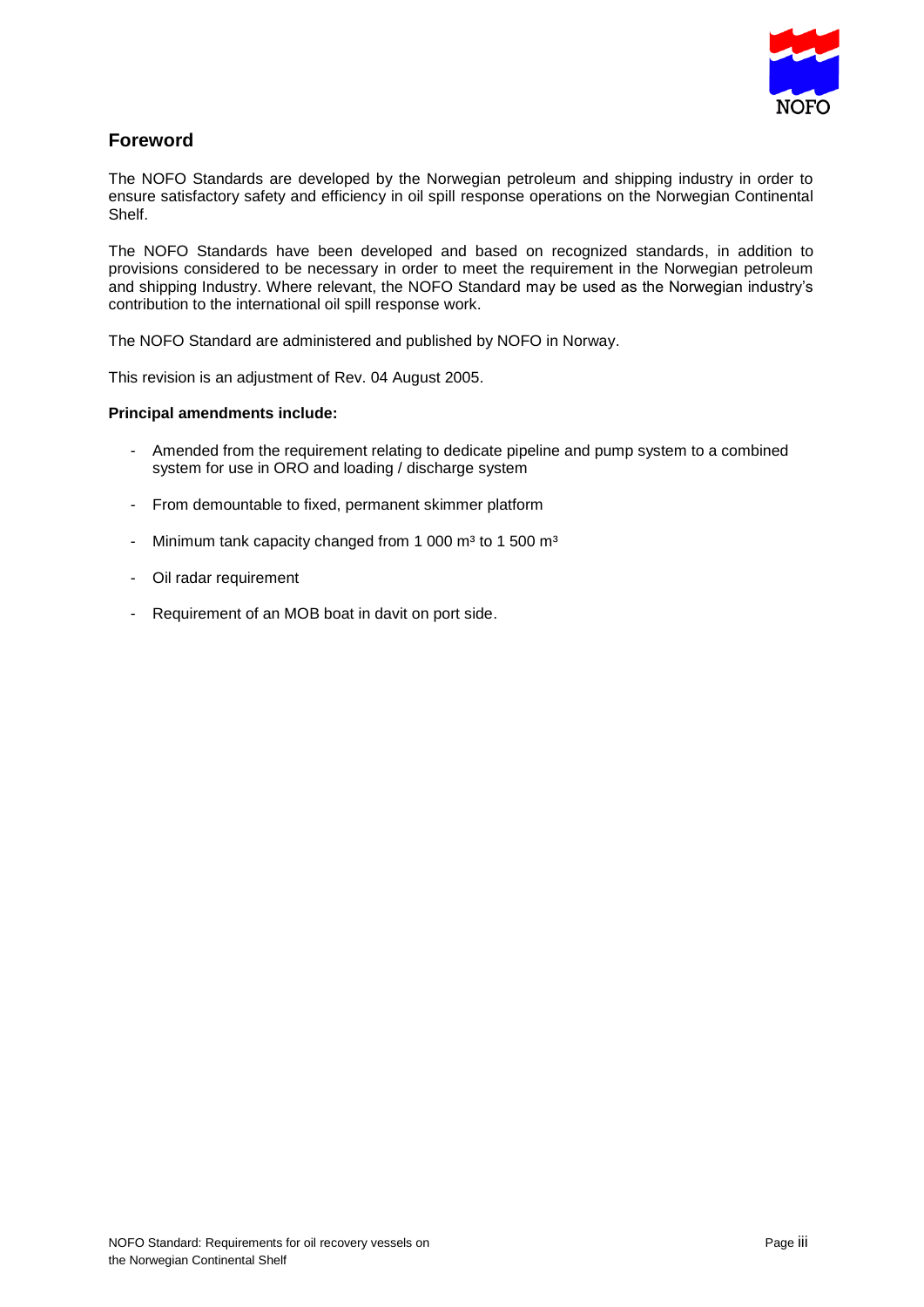

# **1 INTRODUCTION**

This document specifies the requirements that must be met by all vessels built according to the NOFO standard.

It is assumed that vessels satisfy all the requirements set for ocean-going oil recovery vessels by Norwegian authorities and classification societies.

## **1.1 Definitions and terms**

| Area standby vessel                                          | A standby vessel that has been approved by the Norwegian<br>authorities to cover emergency preparedness for several installations<br>in one area. The vessel must also satisfy the NOFO standard when it<br>has NOFO oil recovery equipment permanently installed on board.                                                                                                                                             |
|--------------------------------------------------------------|-------------------------------------------------------------------------------------------------------------------------------------------------------------------------------------------------------------------------------------------------------------------------------------------------------------------------------------------------------------------------------------------------------------------------|
| Design phase                                                 | Vessels under construction and before the hull has been started                                                                                                                                                                                                                                                                                                                                                         |
| Dispersant                                                   | Liquid chemical to carry out dispersion                                                                                                                                                                                                                                                                                                                                                                                 |
|                                                              | Use of a dispersing agent has been regulated in separate regulations.                                                                                                                                                                                                                                                                                                                                                   |
| Dispersion                                                   | Dispersants are used to accelerate the natural dispersion of an oil<br>slick. Dispersants promote the formation of numerous tiny oil droplets,<br>and delay the reformation of slicks because they contain surfactants.<br>This helps promote rapid dilution by water movement and the droplets<br>of oil are eventually broken down by bacteria in the water. Therefore,<br>dispersant can simply be compared to soap. |
|                                                              | Chemical dispersion is considered to be used in two different<br>situations:                                                                                                                                                                                                                                                                                                                                            |
|                                                              | As a supplement to mechanical recovery of large oil spills<br>ш                                                                                                                                                                                                                                                                                                                                                         |
|                                                              | As an alternative to mechanical recovery of minor oil spills<br>u,                                                                                                                                                                                                                                                                                                                                                      |
| Dedicated emergency<br>preparedness / Oil<br>Recovery Vessel | An offshore vessel that meets the requirements in the NOFO<br>Standard and has NOFO's oil recovery equipment permanently<br>installed on board.                                                                                                                                                                                                                                                                         |
| <b>DP</b>                                                    | <b>Dynamic Positioning</b>                                                                                                                                                                                                                                                                                                                                                                                              |
| Eex                                                          | Types of standard for electrical apparatus in hazardous areas                                                                                                                                                                                                                                                                                                                                                           |
| Emulsion                                                     | Physical phenomenon where drops of water penetrate the oil and<br>form a viscous, stable slick with a water content of up to 80 per cent.<br>The ability to form emulsions varies depending on the type of oil.                                                                                                                                                                                                         |
| Heavy oil skimmer                                            | Skimmer used to recover highly viscous oil from the sea                                                                                                                                                                                                                                                                                                                                                                 |
| <b>HPU</b>                                                   | <b>Hydraulic Power Unit</b>                                                                                                                                                                                                                                                                                                                                                                                             |
| IR camera                                                    | Infrared camera                                                                                                                                                                                                                                                                                                                                                                                                         |
| MOB boat                                                     | Man-over-board boat                                                                                                                                                                                                                                                                                                                                                                                                     |
| <b>NOFO</b>                                                  | Norwegian Clean Seas Association for Operating Companies                                                                                                                                                                                                                                                                                                                                                                |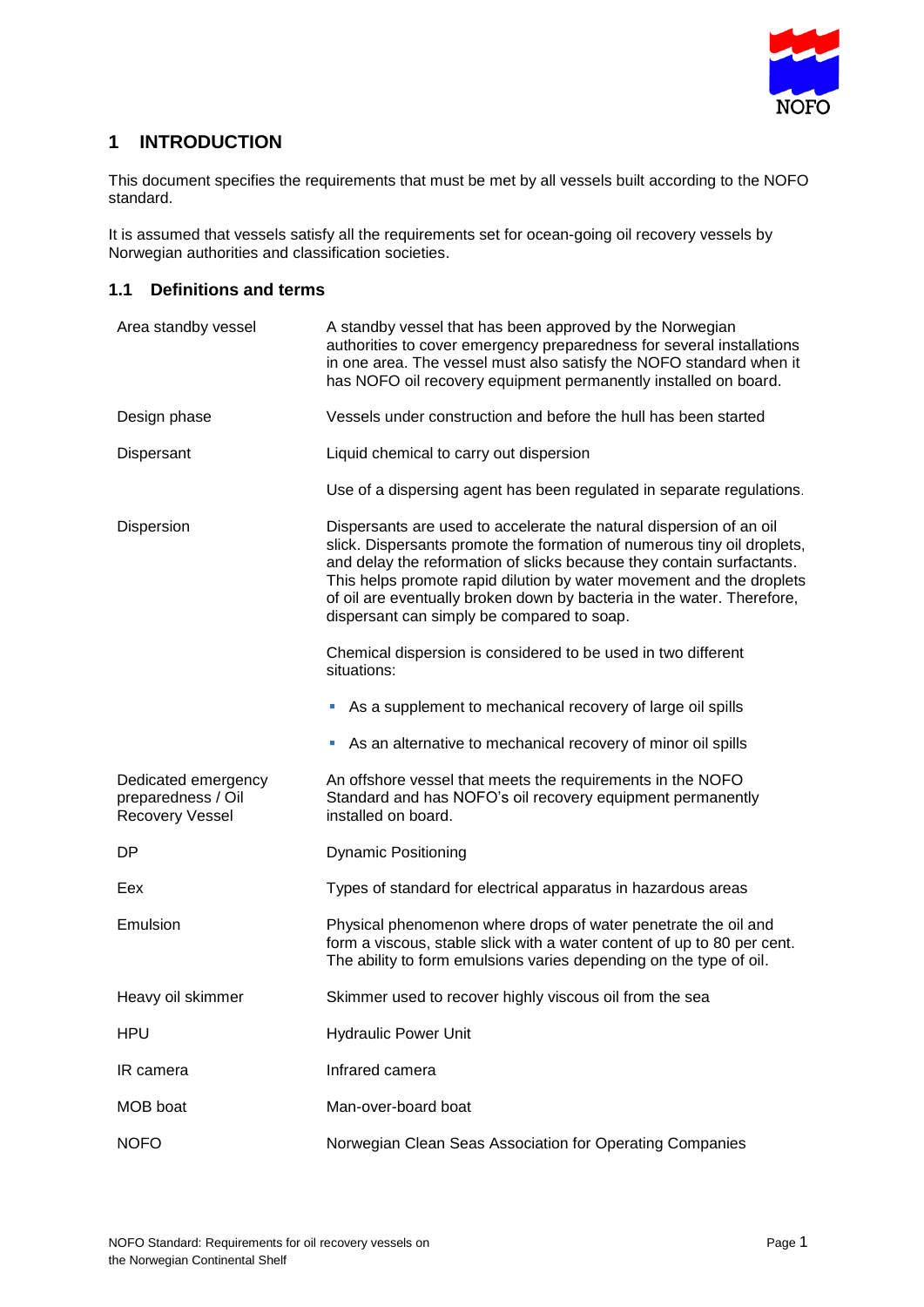

| NOFO OR vessel    | Offshore vessels that satisfy the NOFO standard                                                                                                                                                                          |
|-------------------|--------------------------------------------------------------------------------------------------------------------------------------------------------------------------------------------------------------------------|
| NOFO tug          | Vessel that has been equipped and approved for towing NOFO oil<br>booms                                                                                                                                                  |
| Nozzle            | Equipment that using pressure transforms liquid into a cloud of<br>droplets                                                                                                                                              |
| Oil boom          | Boom used to recover and concentrate free flowing oil in order to be<br>pumped aboard the oil recovery vessel                                                                                                            |
| Oil radar         | Oil radar senses oil, as oil has a wave dampening effect                                                                                                                                                                 |
| Oil skimmer       | Equipment used to pump oil from the sea to the oil recovery vessel                                                                                                                                                       |
| Oil skimmer crane | Technical equipment for lifting the oil skimmer between the deck and<br>the sea                                                                                                                                          |
| OR vessel         | Oil Recovery Vessel                                                                                                                                                                                                      |
| <b>ORO</b>        | Oil Recovery Operations                                                                                                                                                                                                  |
| Overflow skimmer  | Skimmer used to recover oil from the sea                                                                                                                                                                                 |
| Spray boom        | Adjustable device with nozzles positioned in order to distribute<br>dispersing agent evenly over a certain width outside the side of the<br>ship.                                                                        |
| Steam nozzles     | Nozzles for supplying steam directly into liquid for heating                                                                                                                                                             |
| System index      | Index that states the tank capacity for recovered oil on a NOFO OR<br>vessel, e.g.: Tank capacity 1 500 m <sup>3</sup> gives a system index of 1.5.<br>Tank capacity 2 300 m <sup>3</sup> gives a system index 2.3, etc. |
| Thermal capacity  | Factor used in power calculations for heating fluid, In this case, the<br>thermal capacity has been set at 3.44 kJ/kg/°C for a 50% mixture of<br>oil and water                                                           |
| Tank capacity     | Capacity of a NOFO OR vessel to take recovered oil on board                                                                                                                                                              |
| Transrec          | Derived from "Transfer and Recovery". Combined handling<br>equipment for hose and skimmer.                                                                                                                               |
| Zone 2            | Normal safety level. Safe in normal operation where the likelihood of<br>an explosive atmosphere is low and would be short in duration.                                                                                  |

## **1.2 Requirements**

Vessels contracted after 1 May 2009 must follow the standard according to the 2009 revision. The revision is not retrospective.

The vessel must be ready for ORO operation with 2 hours of the ORO tanks being loaded and, if necessary, cleaned.

In order to meet the response time requirement in the plans, the vessel must be able to achieve at least 14 knots in normal loaded condition.

It is a requirement for a DP system with minimum IMO Class 1.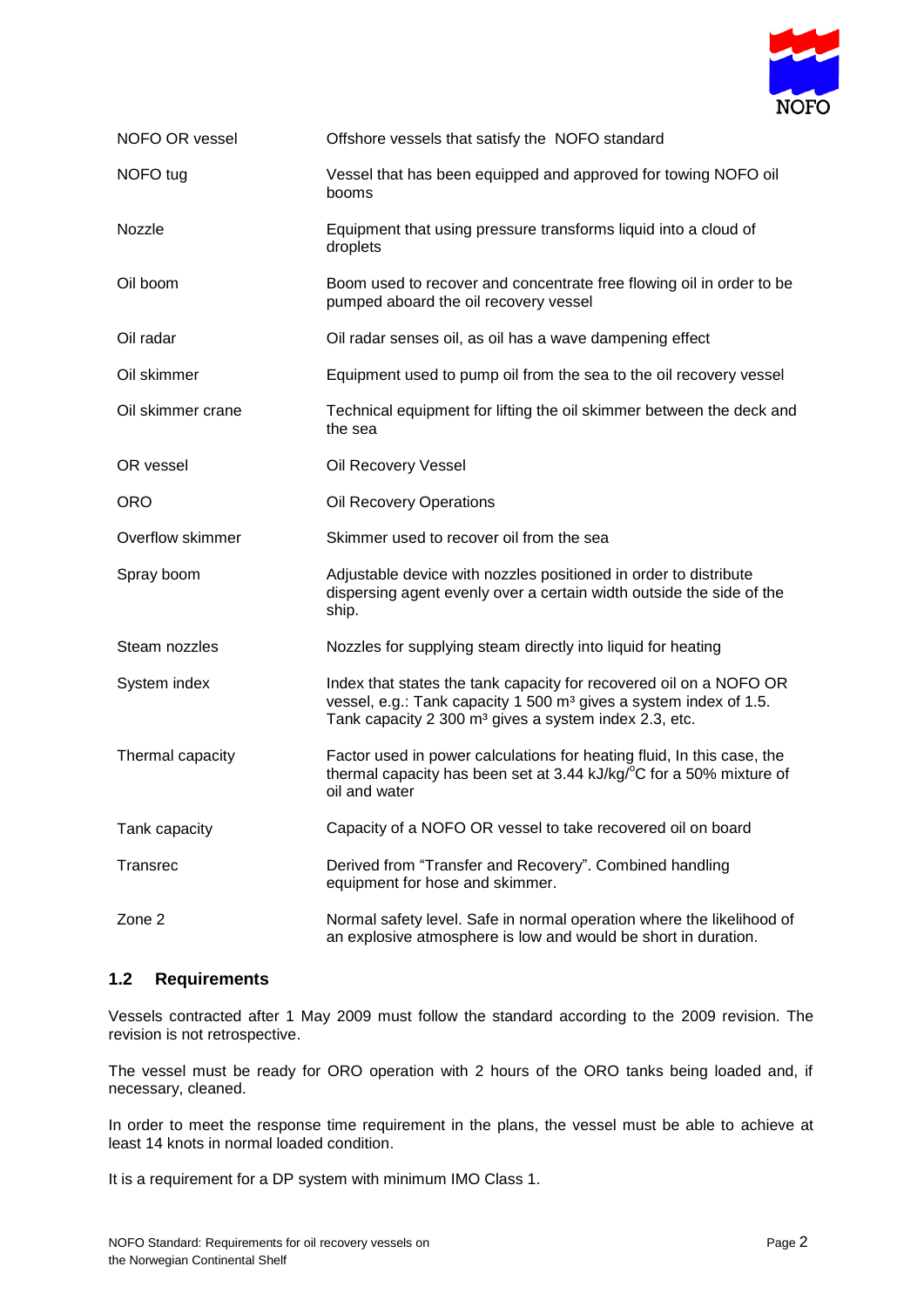

## **1.3 Submitting documentation for new builds**

In the case of new builds to be certified according to the NOFO standard, documentation including drawings must be submitted to NOFO for approval in the design phase. Ref. section 5.1.

In the case of existing vessels to be redesigned for certification according to the NOFO standard at a later date, documents, including drawings, must be submitted for approval as soon as possible. Ref. section 5 - Approval.

#### **1.4 Non-conformance with requirements**

NOFO may accept non-conformance with its standard in cases where:

- the non-conformance does not mean that the appropriateness of the vessel in ORO is seriously compromised, or
- the non-conformance means that the appropriateness of the vessel is improved.

When submitting documentation, each non-conformance with the Standard must be clearly identified. All non-conformance with the Standard must be clarified with NOFO during the (re)design phase. Each non-conformance will be evaluated individually.

In the case of existing vessels to be upgraded for certification according to the NOFO 2009 standard, documents, including drawings must be submitted for approval as early as possible.

Treatment of non-conformance follows NOFO's processes. Approved non-conformance must be registered as comment on the certificate.

## **2 VESSELS**

#### **2.1 Tanks**

#### **2.1.1 ORO Tanks**

#### **An active effort must always be made to achieve the largest possible tank capacity.**

Under no circumstances must the tank capacity for storage of recovered oil be less than 1 500 m<sup>3</sup>.

The certificate document must state the system index / tank capacity (e.g.: tank capacity of 1 700 m<sup>3</sup> is given using system index 1.7). (Ref. section1.1, page 2. Definitions and terms)

The ORO system must be included as a screen on the vessel's cargo operation system.

#### **2.1.1.1 Tanks to be used in ORO**

The tank capacity in ORO must be able to make use all of the following tanks:

- Mud tanks
- Brine tanks
- Base oil tanks
- Methanol tanks
- Special product tanks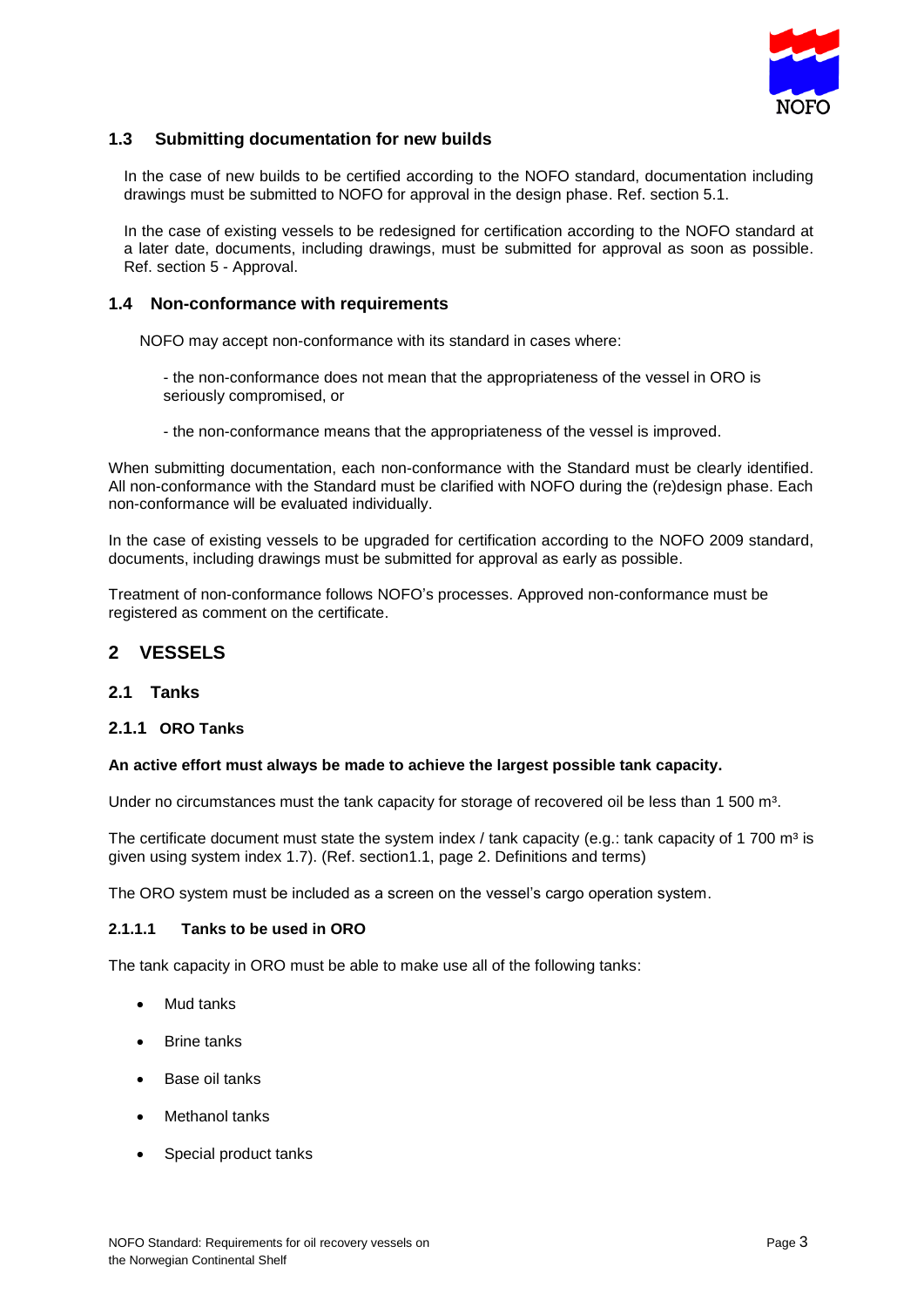

- Staff tanks
- Chain boxes
- Fuel tanks

## **2.1.1.2 Tanks not included in the ORO tank capacity**

The following tanks must not be included in the ORO tank capacity:

- Wing, bottom and other tanks with a lot of inner structure
- Freshwater tanks
- Tanks with a volume less than 50  $m<sup>3</sup>$

### **2.1.1.3 Cleaning pumps and pipe systems**

Cleaning must be taken into consideration when designing the vessel. Pumps and pipe systems must be designed for easy access, or dismantling and cleaning.

### **2.1.2 Fuel tanks are for the vessel's operation**

Dedicated fuel tanks, for the vessel's operation during an oil spill response operation, must be specified.

The tanks must have a capacity for a minimum 30-day oil response operation, of which 5 days will be steaming at 14 knots.

It must be possible to refuel the consumption tanks during an ORO operation. Dimensions and connections must be in accordance with NORSOK standard.

#### **2.1.3 Freshwater tanks**

The freshwater capacity must meet the needs of a 30-day ORO operation.

In addition to general consumption, the capacity requirement includes tank heating consumption.

It must be possible to refill the consumption tanks during an ORO operation. Dimensions and connections must be in accordance with NORSOK standard.

#### **2.1.4 ORO tank heating**

#### **2.1.4.1 Heating capacity**

All the vessels ORO tanks must be equipped with a permanent system for heating recovered oil / emulsion.

The system must make it possible to raise the temperature 15°C for a volume of 1 000  $m<sup>3</sup>$  within 12 hours; calculated for a sea temperature of 5°C and air temperature of 0°C.

In the calculations the specific heating capacity must be set at 3.44 kJ/kg/°C, which is typical value for a 50% mixture of oil and water.

It must be possible to use the entire capacity of the heat source in a random combination maximum of 3 tanks.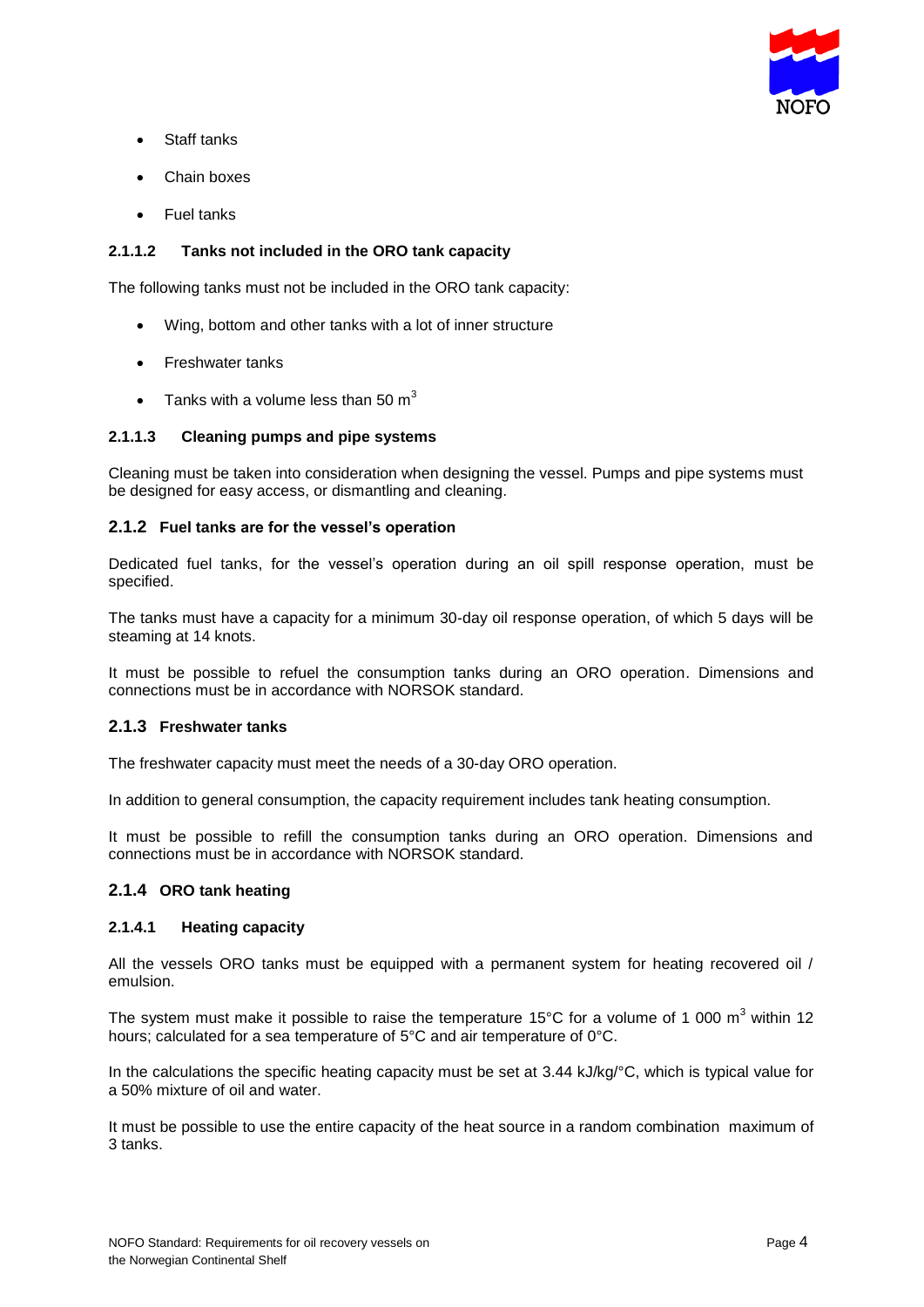

### **2.1.4.2 Tank heating systems**

The choice of heating systems must be adapted to the various tank systems.

A heat source must be positioned close to the tank's suction line.

#### **2.1.4.3 Steam nozzles**

If steam nozzles are used, the aim must be to avoid entering tanks that contain hazardous products.

Where possible, heating systems, where the nozzles are fitted from the outside of the tank or a solution with permanent heating must be chosen.

### **2.1.5 ORO tank ventilation**

Tank ventilation in accordance with class requirement must be permanently installed.

#### **2.1.6 ORO tank access and inspection**

It must be possible to access all ORO tanks from the deck via manholes with standard dimension: 600x800mm. Manholes must be on open decks or in the cargo rail, not in closed rooms in the cargo rail.

All ORO tanks, with the exception of methanol and special product tanks, must be equipped with an ullage hatch to ease inspection and gauging. The ullage hatch must have a minimum dimension of ND 150.

### **2.2 Discharge and loading system**

#### **2.2.1 System presentation in ORO mode**

It must be possible to present the ORO system in a separate module (separate screen) in the IAS system.

#### **2.2.2 Discharge system / circulation of tank volume**

Each tank must be equipped with a discharge pump with the capacities described in section 2.2.3 choice of pumps. The pump may be submersed in the tank or connected to the tank using a short suction pipe. If the pressure drop on the suction side is less than 0.5 bar when discharging 3 000 cSt oil, the same pump may serve two closely located tanks.

The pipe system must enable circulation of the volume in individual tanks without having to interrupt loading / discharging of other tanks.

For preparation of the ORO pipe system, all orifices to be closed / opened must have a blind flange valve.

The vessels can be set up to accommodate a combined pump and pipe system for use in ORO and loading / discharge systems.

Heat tracing on the suction side and from the manifold to the ORO tanks should be considered.

Blind flange valves must be marked whether they must be open / closed in ORO mode. Blind flange valves must be easily accessible, signal coloured and stand in a crib close to the blind flange. Departures from the use of a blind flange valve must be approved by NOFO.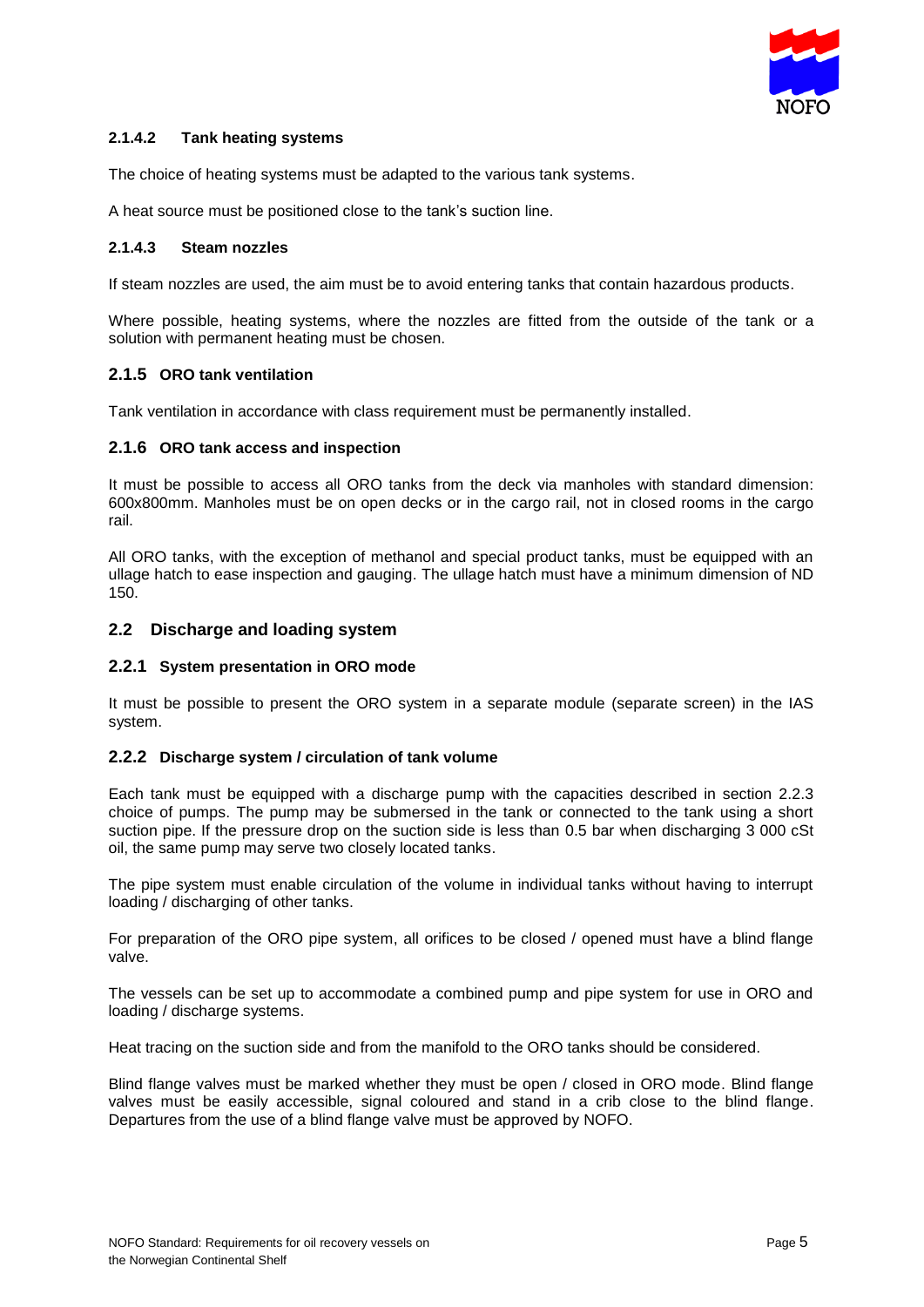

#### **2.2.3 Discharge capacity**

The vessel's discharge system (pumps / pipes) must satisfy the following total delivery capacity requirements for withdrawal on deck

Min 500 m<sup>3</sup> per hour to 3 bar at 3 000 cSt viscosity and

Min 300 m<sup>3</sup> per hour to 7 bar at 3 000 cSt viscosity,

The discharge capacity must be substantiated using theoretical calculations that take into consideration pressure loss in the pipe system at deck level and are based on the documented capacities of the pumps. It must be possible to achieve the discharge rate during simultaneous discharge of no more than half of the tanks.

It must be possible to demonstrate the discharge capacity through physical tests.

#### **2.2.4 Choice of pumps**

The pumps used must be screw pumps or another type of pump with documented suitability for oils / emulsions. No single pump must have a capacity of less than 100  $m^3$  per hour.

Exception: Individual tanks less than 100 m<sup>3</sup> may use dedicated pumps with a capacity of 75 m<sup>3</sup> per hour (Example: methanol tanks).

NPSHr must be at least 0.5 bar for pumps that are not submersed in the tanks. All capacity numbers for pumps must be documented up to minimum 3.000 cSt.

#### **2.2.5 Discharge / loading manifold on deck**

The loading and discharge pipes to / from the tanks must be connected to a manifold, approx, 15m from the vessel's stern on the starboard side. The manifold is to be positioned on the main deck so that there are no sharp bends in the connected hoses and so that they are not exposed to wear against the vessel's other installations.

Vessels with a platform for the oil recovery system that is level with the top of the cargo rail must ensure that there is room for connection of the loading hose and that there are no sharp bends in the hose down towards the main deck.

The manifold and pipe system must allow for loading at the same time as separated seawater is pumped overboard. Preferably, there must be a permanent pipe on the side of the vessel in order to pump separated seawater overboard. A flexible hose may be accepted.

Hoses must be supplemented from the vessel.

The connections must be of type:

6" Weco union female connection, wp 1 000/69 psi/bar.

A drip tray must be fitted under the manifold and ORO filter with drainage.

#### **2.2.6 Valves**

Preferably, it must be possible to switch between the tanks during loading / discharging using remotely operated valves.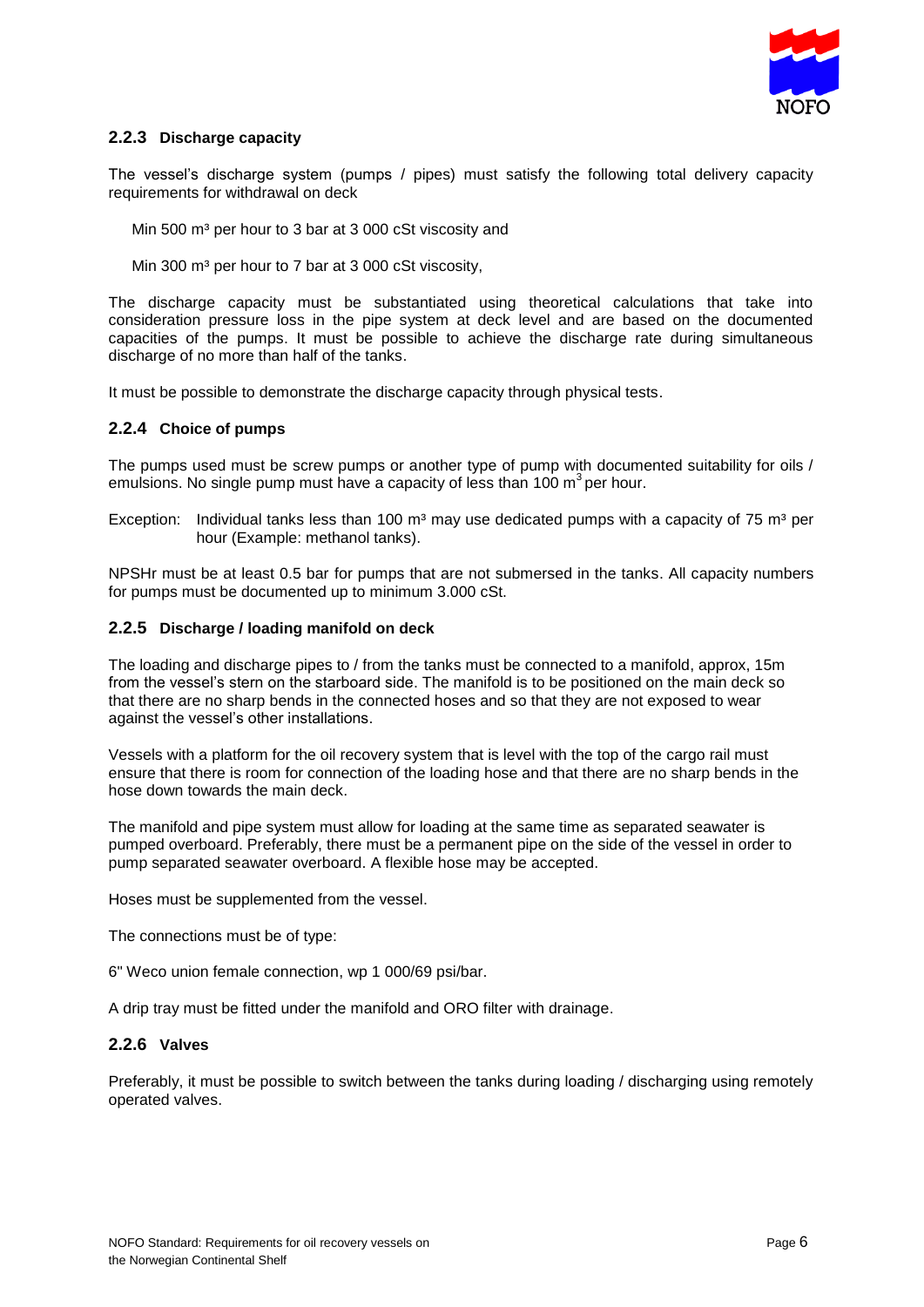

#### **2.2.7 Filter system (drawing no. 007)**

The vessel's loading line must be equipped with a permanently fitted, double filter system. The dimensions of the filter must be tailored to the tolerance of the vessel's discharge pumps in order to minimize the likelihood of damage / shutdown. The filter housing should be equipped with a quickopening lock to enable quick cleaning of the filter.

The filter capacity per filer must be a minimum of 700 m<sup>3</sup> per hour.

The filters must be positioned on the outside main deck and be easily accessible.

#### **2.2.8 Proposed Transrec platform (drawing no. 007)**

This is a minimum solution for platforms that must have a platform.

### **2.3 Deck layout (drawing no. 001 – 002)**

#### **2.3.1 Transverse rail astern (drawing no. 004)**

It must be possible to open the gate easily on vessels that have a transverse rail astern. The minimum opening is a width of 7.0 m and a height of 2.5 m for launching / recovery of the oil booms over the stern.

The transition between the stern and the deck and any remaining rail must be rounded with a minimum radius of 250 mm.

The gate astern must be hinged and easy to open / close hydraulically and be secured with toggles.

It must be possible to operate the oil boom without it being in contact with sharp objects / edges.

#### **2.3.2 Oil recovery equipment anchoring points**

The vessels must have permanent anchoring points for the oil recovery equipment. When positioning the oil recovery equipment, there must be at least a gap of 600 mm between the vessel's installations and the revolving skimmer and booms (refer to drawings 002 and 004). If container anchoring points on the deck are exposed to knocks and external strain, these should be covered when not in use.

The following must be anchored using 20 foot container anchoring points:

- Oil boom drum 1 and 2
- Oil skimmer crane
- Equipment container
- Workshop container
- Washing container

#### **2.3.2.1 Dimensioning the deck anchoring points**

#### **2.3.2.1.1 Oil skimmer crane**

Deck anchoring points must be dimensioned in accordance with regulatory requirements and approved by a classification society.

Parameters: Crane arm 7.5 m, SWL 3 tonnes, significant wave height 6 m, maximum wave height 8 m, North Sea conditions.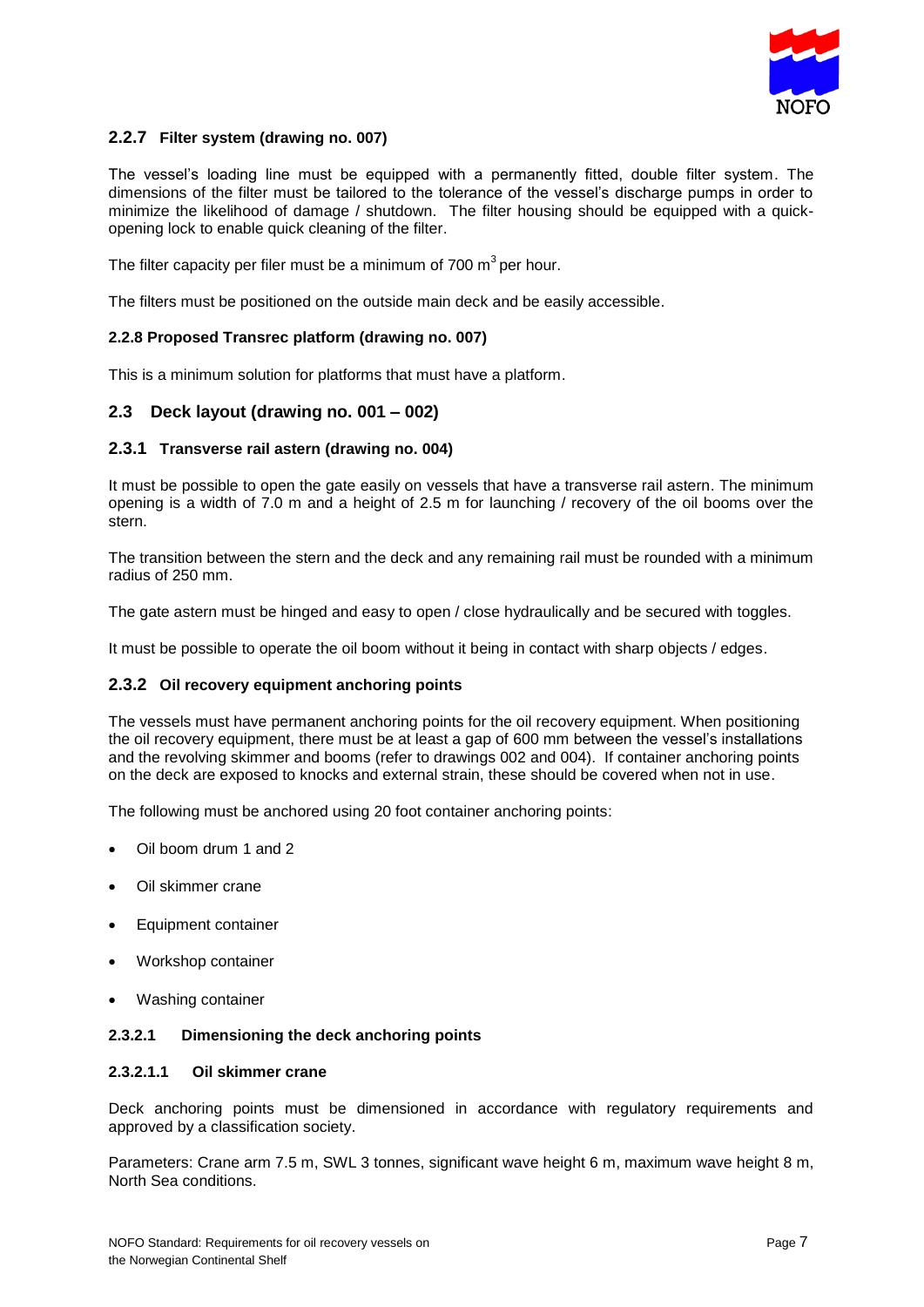

### **2.3.2.1.2 Oil boom drum**

The oil boom anchoring point must be dimensioned according to the maximum pull during launching of 14 tonnes (refer to drawing 006).

#### **2.3.2.2 Testing the deck anchoring point for the oil skimmer crane**

Deck anchoring points for the oil skimmer crane must be tested and tolerate a static and dynamic load where relative movements that will occur between the crane and the skimmer have been taken into consideration.

### **2.3.3 Positioning the skimmer**

The rail astern on the starboard side and possibly the stern must not have a height or a cover that obstructs the oil skimmer crane operator's view. If the rail is higher than 2.5 m, a platform must be built on which the skimmer is positioned and can be operated. The platform must be built around the whole of the oil skimmer crane so that the operator may work with the equipment safely from all sides. The platform must be permanently installed.

The platform must be designed so that oil spills drain through (e.g., using a grating). There must be a 1m high railing around the platform.

## **2.3.4 Response time requirement**

The vessel must be ready for ORO operation within 2 hours after the ORO tanks have been emptied.

The total time for preparing the deck area for receiving the oil recovery equipment must not exceed 1 hour. The vessel's crew must be able to carry out the work.

#### **2.4 Towing boom system (drawing no. 001)**

#### **2.4.1 Anchoring point for the towing boom**

There must be a puller and capstan for pulling in the towing booms astern on the starboard side of the main deck, the puller must be approx. 10 - 15 metres in front of the stern.

#### **2.4.2 Towropes abeam**

The vessel's tugger winch on the starboard side is used for handling the towropes abeam.

The vessel must have a centre pivot and mooring pipe on the starboard side approx. 30 m from the stern for a towrope abeam. The anchoring point must be positioned so that there is no wear on the wire during operation of the towropes.

| $\bullet$ Winch pull:                                                           | 10 tonnes                                          |
|---------------------------------------------------------------------------------|----------------------------------------------------|
| $\bullet$ Towrope length:                                                       | $300 \text{ m}$                                    |
| the contract of the contract of the contract of the contract of the contract of | CL., and the CIAL And the second of the Contract O |

Tow wire: **fibre material, SWL 10 tonnes, safety factor 3,** net weight max. 25 kg / 100 m

## **2.5 Cabin capacity**

The vessel must have at least 10 berths for NOFO's oil spill response personnel.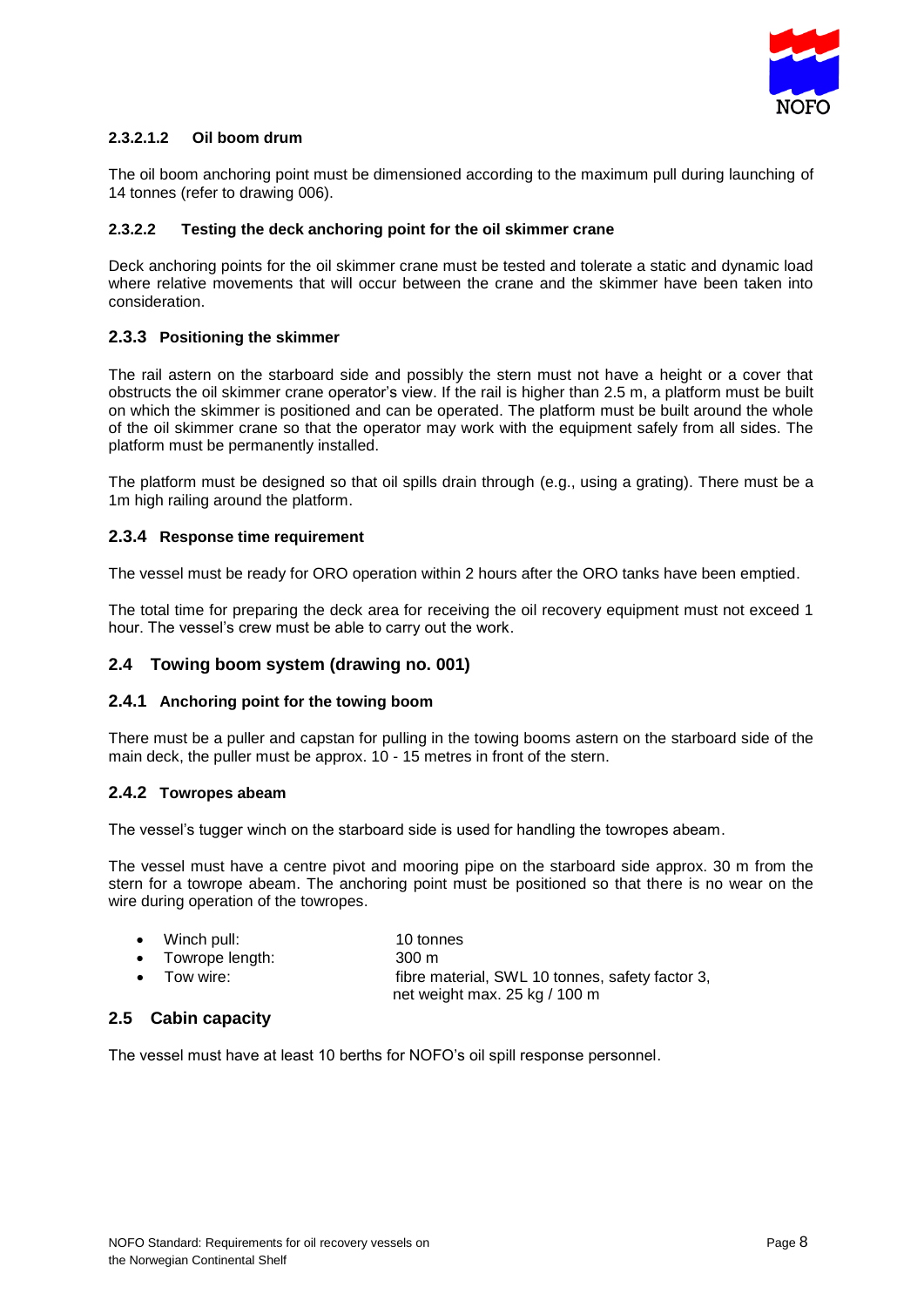

# **3 SUPPLY TO OIL RECOVERY EQUIPMENT (drawing no. 009)**

Operation of NOFO's oil recovery equipment requires that vessel supplies the following:

### **3.1 Electric power supply**

Power supply outlets for the oil recovery equipment must be installed in a cabinet with air tightness class IP 66 or better. The cabinet should be made from rustproof material and be located in a protected area. The cabinet must be marked with "NOFO" and must contain the following outlets:

At the rear of the deckhouse:

|           | • 2 x CEAG Outlet 1 -- phase 16A/230v Eex-ed (Blue) | - GHG 5114306 R 0001   |
|-----------|-----------------------------------------------------|------------------------|
| $\bullet$ | 2 x CEAG Outlet 3 - phase 32A/440 Eex-ed (Red)      | $-$ GHG 5124406 R 0001 |
|           | Port astern in the cargo rail:                      |                        |
|           | • 2 x CEAG Outlet 1 - phase 16A/230v Eex-ed (Blue)  | - GHG 5114306 R 0001   |
|           | Starboard aft in the cargo rail:                    |                        |
|           | • 2 x CEAG Outlet 1 - phase 16A/230v Eex-ed (Blue)  | - GHG 5114306 R 0001   |

### **3.2 Air supply**

#### **3.2.1 Air for power tools**

Air outlet for power tools / equipment must be located in the area where such tools may be used in connection with mobilization / demobilization of oil recovery equipment onboard.

There must be at least one outlet at the rear of the accommodation on the main deck and one starboard aft in the cargo rail.

#### **3.2.2 Air supply to boom**

#### **3.2.2.1 Air connections**

The compressed air system on deck must be able to supply at least 6 bar and 5  $\text{m}^3\text{/min}$ 

- 1 x quick snap Type Hansen connection (female) ½ inch
- 2 x Type Camlock connection (female)1½ inch
- 1 x connection for power tools (claw coupling)

All connections must have a shut off valve and be installed close to the oil boom winch on the port side aft.

#### **3.2.2.2 Reserve capacities**

There must be 100% reserve capacity in the compressed air supply from the vessel.

*Example: The compressed air system on deck must be supplied from two independent sources each with a capacity of 100% of the minimum required capacity.*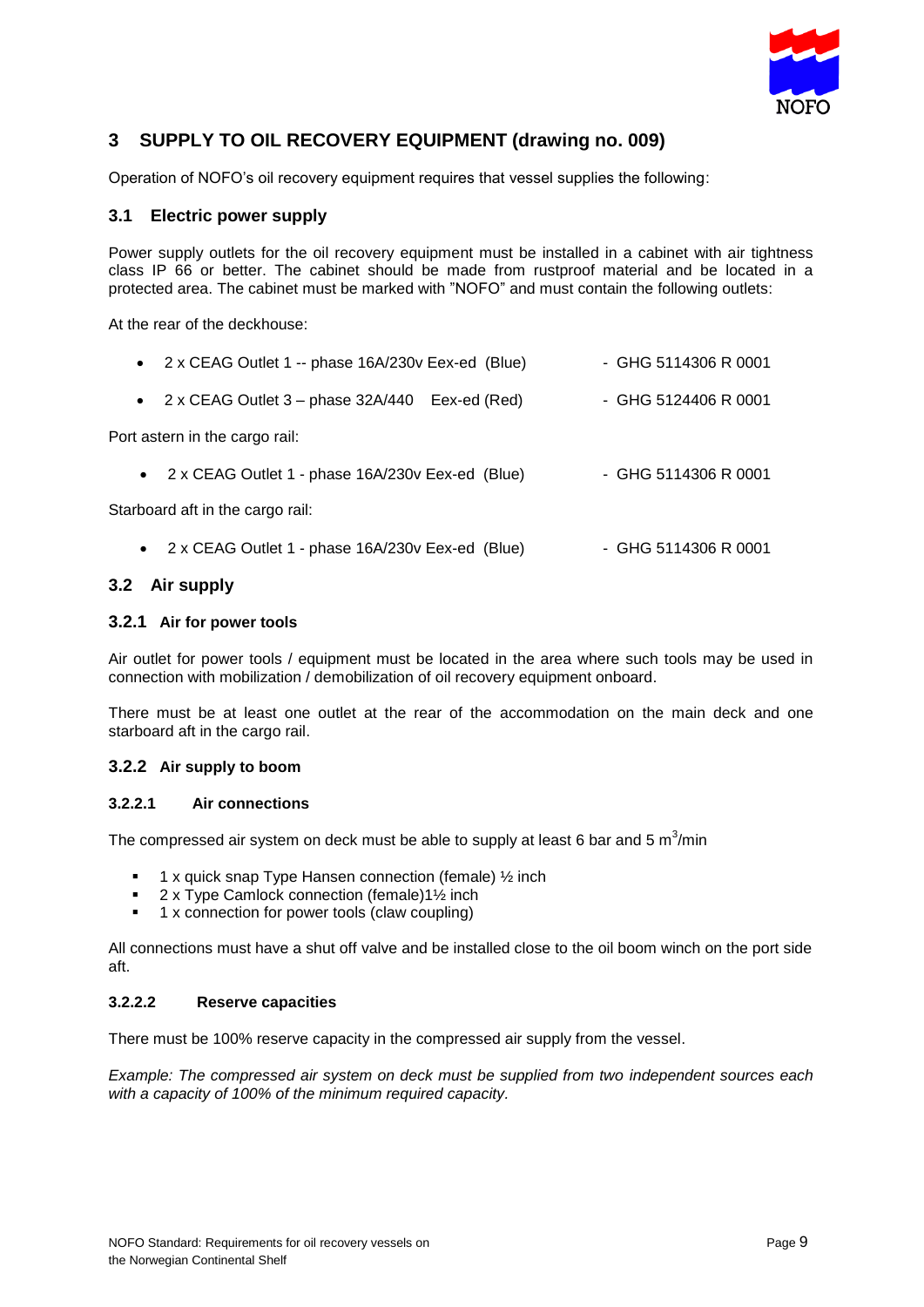

## **3.3 Steam and water supply**

#### **3.3.1 Water outlet**

The water outlet must be located at the rear of the deckhouse. This has the following capacity and connections:

- 1'' claw coupling, European standard
- Water capacity: min. 1500 I per hour

#### **3.3.2 Hydro jet**

A jet water washer must be installed outside the Ex-zone. A jet water outlet must be available in the area where the oil boom drum has been installed.

- Outlet connection ERGO coupling (female) % inch
- Minimum pressure 200 bar
- Capacity 1200 I per hour
- Min. temperature 85°C
- Lance with 25 m hose

#### **3.3.3 Steam outlet**

The steam outlet must be located close to the jet water outlet.

- 1" outlet from certified steam valve
- Pressure 5 bar
- Temperature 140°C
- Lance with 1" steam hose with a length of 25m inc. certificate

#### **3.4 Hydraulic power (drawing no. 008 and no. 009)**

#### **3.4.1 Hydraulic power outlet**

Hydraulic power outlets from the vessel's system,  $2 \times$  high pressure,  $2 \times$  return and  $2 \times$  drainage, must be located on the starboard side, approx. 10m from the vessel's stern post.

Pressure gauge/manometer must be installed at the outlet.

A temperature alarm must be installed on the return line at HPU.

#### **3.4.2 Capacity**

In case of withdrawals on deck, the following two alternatives must be satisfied for operation of the oil recovery equipment:

- 295 litres per minute at 280 bar
- 390 litres per minute at 240 bar

#### **3.4.3 Reserve capacity**

The system must have at least a reserve capacity of 50%

*Example: If the total capacity is supplied by two pumps, there must be a third pump that supplies 50% of the total capacity*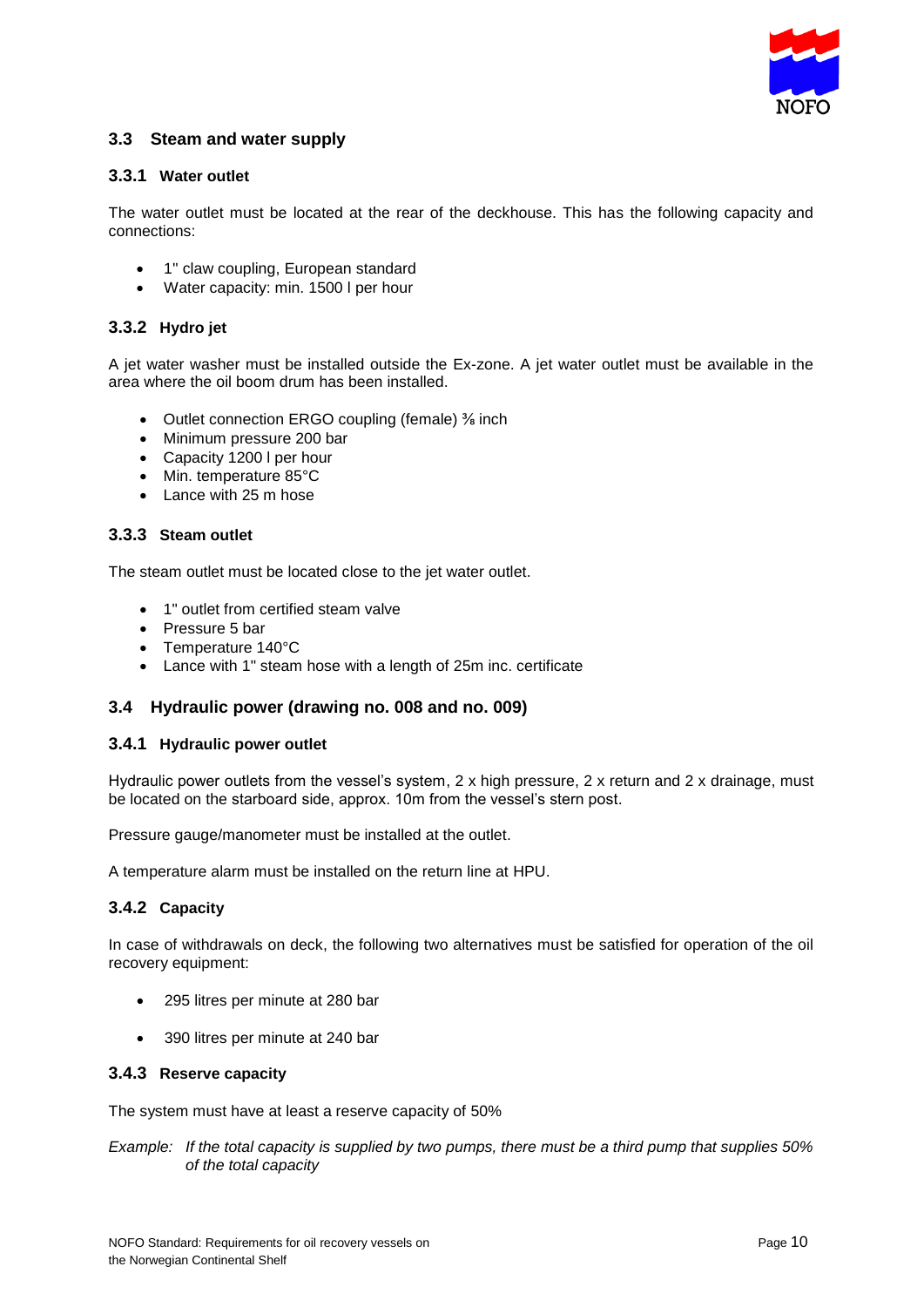

## **3.4.4 Hydraulic couplings**

All hydraulic couplings on board must be acid-proof female couplings.

The high pressure line must have a shut-off valve and be divided into two outlets with the following 1¼'' couplings:

• Snap Tite S71-3C16-20RP with sleeve lock

The return line must be divided into two outlets with the following 1½'' couplings:

• Tema - Flat face FF10010 - 150 RV

The drainage line must be divided into two outlets with the following ½'' couplings:

Tema 5010 RV

#### **3.4.5 Hydraulic oil quality**

A double filter with a by-pass designed for maximum flow must be installed at the outlet on deck.

Filter quality NAS Class 6 or better. To be tested annually by submitting the test results to NOFO.

## **4 MISCELLANEOUS**

#### **4.1 Log**

The vessel must be equipped with a log to measure the relative speed between the water and the vessel.

#### **4.2 Pilothouse – cable duct**

The pilothouse must have at least a 3" cable duct from the external down-link antenna.

#### **4.3 Detection of oil on the sea**

The vessel must have an oil detection system permanently installed that gives automatic oil detection. The radar must be able to present area and position determination, operating history and also an estimation of operating speed and direction. The system must also give information about wind conditions.

The supplier of the vessel's oil detection system must be consulted to ensure that the vessel's X-band radar will function well in the system or a separate X-band radar must be installed.

#### **4.4 Infrared camera**

If the vessel is equipped with an infrared camera, this must be located on the pilothouse roof, starboard side.

#### **4.5 Securing against falling overboard**

When gates are open, there must adequate (temporary) securing against falling overboard.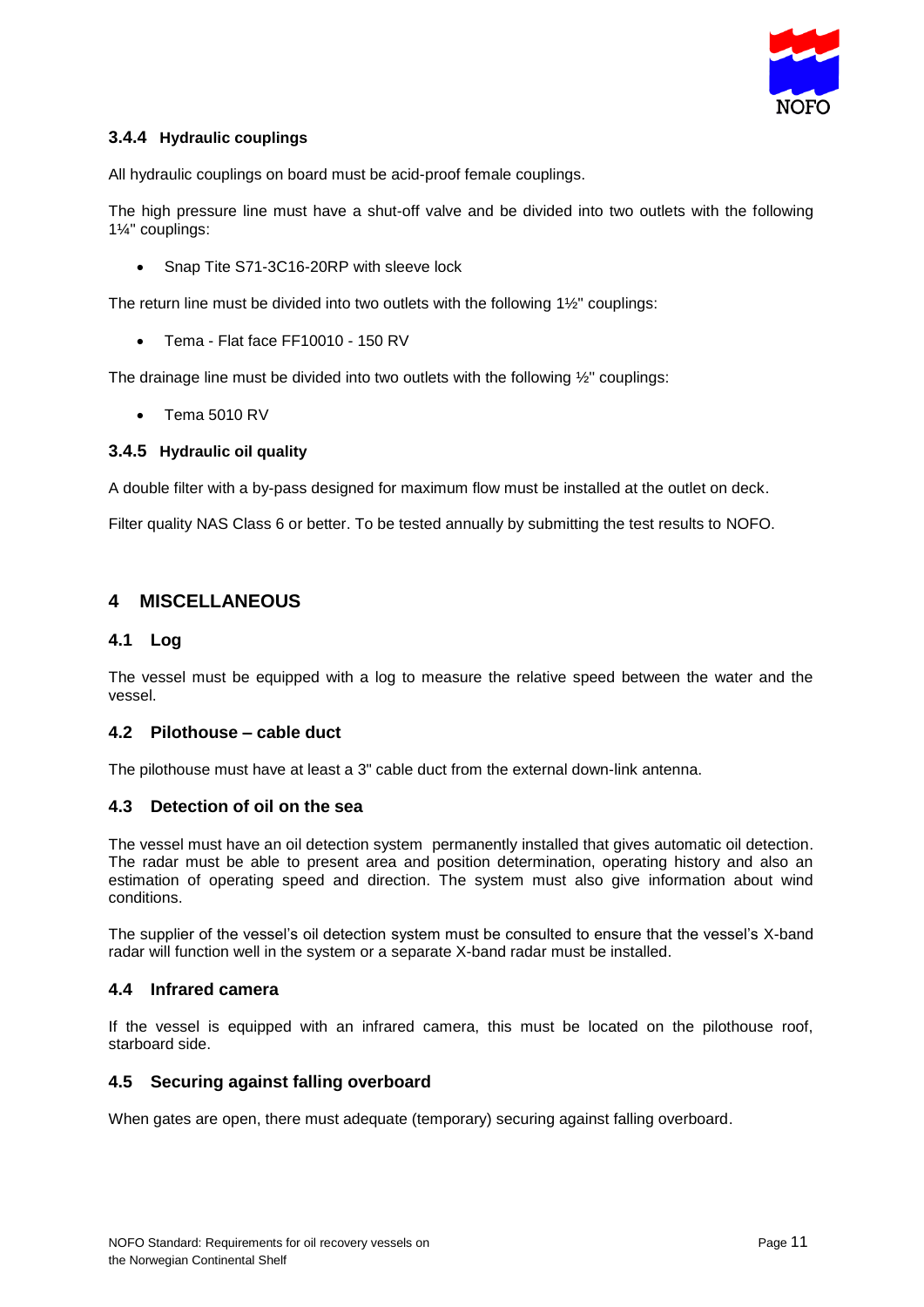

## **4.6 Lighting on deck**

The area around the entire oil skimmer and oil boom drum must have good working light (minimum 100 lux) in Eex design. The lighting aft may be temporarily rigged.

### **4.7 Alarms afterdeck**

It must be possible to hear the vessel's general alarm on the afterdeck with minimum 75dB(A)

## **4.8 MOB boat**

The vessel must be equipped with an MOB boat, suspended in davits on the port side

## **5 APPROVAL**

#### **5.1 Design drawings**

The following drawings must be sent both electronically (AutoCad) and as a hardcopy (one copy) to NOFO for approval:

- Deck lighting plan
- Tank Plan
- Oil recovery system, Piping diagram
- Main deck arr. for Oil Recovery Equipment
- Hydraulic piping diagram
- Stern gate

Drawings or attachments must contain information about:

- Number and size of OR tanks
- Hydraulic pump capacities
- Capacity, pressure and NPSH for OR pumps
- Heat capacity calculations for tank heating in ORO tanks
- Capacity calculations for the discharge system, including the calculation of pressure loss in the pipe system
- Orifice plates and valve arrangement in OR system
- Deck anchoring points for NOFO equipment, including strength calculations
- Location of hydraulic, loading / discharge line couplings and electric power outlets
- Design of the deck layout. This will require time during preparation for mobilization (stern gate, skimmer platform, etc.).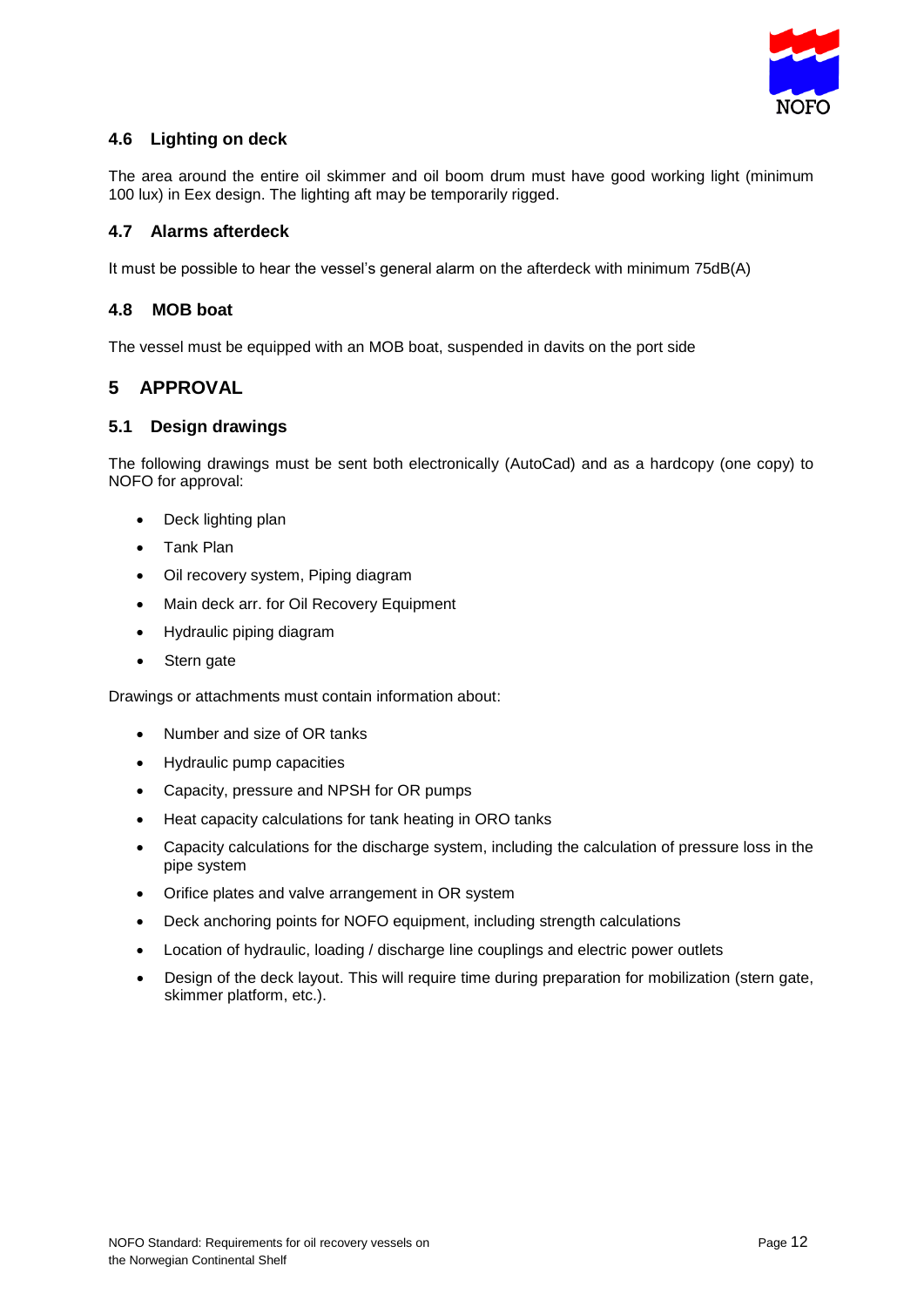

## **5.2 The approval process**

#### **5.2.1 The process matrix**

| Action<br><b>Milestones</b>                                               | Responsible    | Assess against NOFO standard | Include NOFO standard | NOFO confirmation of receipt of drawings/return checklist | months)<br>$\mathbf{\tilde{c}}$<br>NOFO approval of drawings - (max | Two months before delivery of vessel | NOFO sends any comments of adjustment, within 14 days | Minimum 30 days before delivery | Minimum two weeks before delivery | After completion of Initial verification | Depending of shipowner | After approved NOFO exercise |
|---------------------------------------------------------------------------|----------------|------------------------------|-----------------------|-----------------------------------------------------------|---------------------------------------------------------------------|--------------------------------------|-------------------------------------------------------|---------------------------------|-----------------------------------|------------------------------------------|------------------------|------------------------------|
| 1 Initial draft of vessel specifications /Vessel Tender                   | $\overline{O}$ | $\overline{\textbf{X}}$      |                       |                                                           |                                                                     |                                      |                                                       |                                 |                                   |                                          |                        |                              |
| 2 Design review / NOFO layout of designs / NOFO's office                  | S              | $\mathbf{x}$                 |                       |                                                           |                                                                     |                                      |                                                       |                                 |                                   |                                          |                        |                              |
| 3 Contract - Ship designer/Shipowner - Yard                               | $\mathsf R$    | $\bar{\mathbf{X}}$           |                       |                                                           |                                                                     |                                      |                                                       |                                 |                                   |                                          |                        |                              |
| 4 Final vessel specification / Contract Shipowner - Yard                  | <b>RSV</b>     | $\overline{\mathbf{x}}$      | X                     |                                                           |                                                                     |                                      |                                                       |                                 |                                   |                                          |                        |                              |
| 5 Submit drawings from ship designer / Yard for NOFO approval             | <b>SVN</b>     |                              |                       | X                                                         |                                                                     |                                      |                                                       |                                 |                                   |                                          |                        |                              |
| 6 Reply to comments from NOFO                                             | <b>SV</b>      |                              |                       |                                                           | $\mathbf{x}$                                                        |                                      |                                                       |                                 |                                   |                                          |                        |                              |
| 7 Submit revised drawings to NOFO                                         | <b>SV</b>      |                              |                       |                                                           |                                                                     | $\mathsf{x}$                         | $\overline{\mathsf{x}}$                               |                                 |                                   |                                          |                        |                              |
| 8 Yard returns complete checklist and photos to NOFO                      | ν              |                              |                       |                                                           |                                                                     |                                      |                                                       | $\overline{\mathbf{x}}$         |                                   |                                          |                        |                              |
| Yard confirms any adjustments have been taken care of<br>9                | $\vee$         |                              |                       |                                                           |                                                                     |                                      |                                                       |                                 | $\mathsf{x}$                      |                                          |                        |                              |
| 10 ORO classification approval on-site, NOFO invited.                     | ν              |                              |                       |                                                           |                                                                     |                                      |                                                       |                                 | x                                 |                                          |                        |                              |
| 11 NOFO issues temporary certificate (pending exercise)                   | N              |                              |                       |                                                           |                                                                     |                                      |                                                       |                                 |                                   | <b>X</b>                                 |                        |                              |
| 12 Classifications society is informed about exercise                     | R              |                              |                       |                                                           |                                                                     |                                      |                                                       |                                 |                                   |                                          | x                      |                              |
| 13 Vessel takes part in exercise with NOFO equipment on board (NOFO base) | R              |                              |                       |                                                           |                                                                     |                                      |                                                       |                                 |                                   |                                          | X                      |                              |
| 14 ORO classification notation is sent to NOFO, when this is received     | VR             |                              |                       |                                                           |                                                                     |                                      |                                                       |                                 |                                   |                                          | $\mathbf{x}$           |                              |
| NOFO standard certificate is issued                                       | N <sub>1</sub> |                              |                       |                                                           |                                                                     |                                      |                                                       |                                 |                                   |                                          |                        | $\mathsf{x}$                 |
| Operating $\cos = 0$                                                      |                |                              |                       |                                                           |                                                                     |                                      |                                                       |                                 |                                   |                                          |                        |                              |
| Shipowner = R                                                             |                |                              |                       |                                                           |                                                                     |                                      |                                                       |                                 |                                   |                                          |                        |                              |
| Ship designer $=$ S                                                       | Yard = $V$     |                              |                       |                                                           |                                                                     |                                      |                                                       |                                 |                                   |                                          |                        |                              |
|                                                                           | $NOFO = N$     |                              |                       |                                                           |                                                                     |                                      |                                                       |                                 |                                   |                                          |                        |                              |

#### **5.2.2 Contact points**

NOFO must have formal contact with the owner of the vessel during the construction period. If the vessel is to join the NOFO pool, the operating company will receive copies of the applicable correspondence between all parties.

#### **5.2.3 Approval following delivery to NOFO base**

After delivery, a NOFO representative must give final acceptance of the vessel.

## **5.3 Capacity tests**

Before final acceptance as an "Oil Recovery Vessel according to the NOFO Standard", the vessel must be inspected and capacity tests must be carried out on hydraulic and discharge pumps at one of NOFO's oil spill response bases.

In a few cases, it will also be possible to conduct tests by discharging oil / emulsion. In such tests, the vessel must be able to demonstrate and meet the discharge capacity specified in this standard.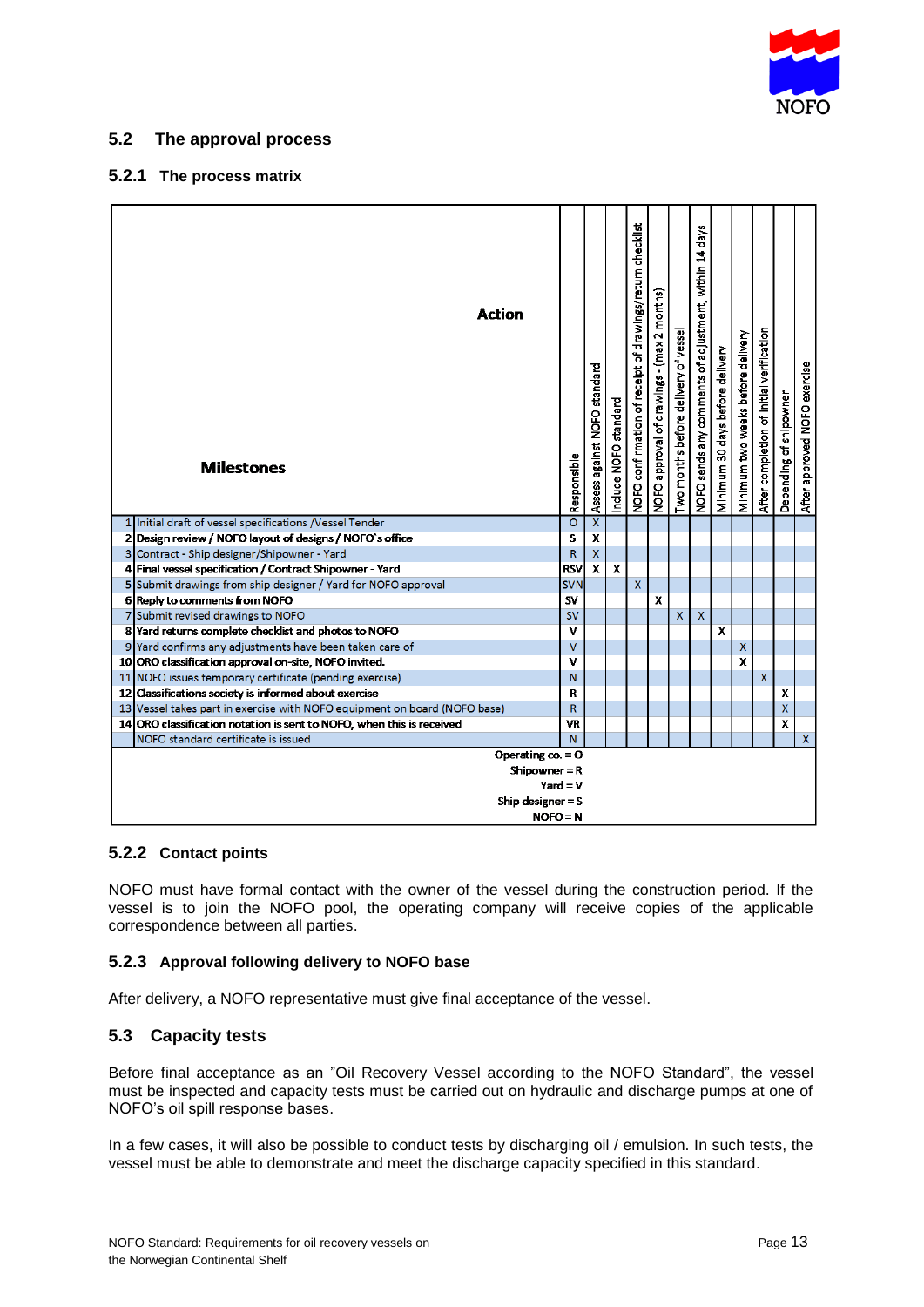

## **5.4 Certificate**

The certificate is issued to the ship owner and is valid for three years, or as long as the vessel is part of NOFO's standby fleet. Vessels that have been out of the NOFO fleet for more than three years. Must be re-inspected and re-approved before they can be used in NOFO's standby fleet.

## **6 Drawings**

| NOFO 001 - Main deck - equipment plan                         |
|---------------------------------------------------------------|
| NOFO 002 - Main deck - layout                                 |
| NOFO 003 - Oil skimmer crane - clearance to cargo rail        |
| NOFO 004 - Clearances and rounded stern                       |
| NOFO 005 - Oil skimmer crane                                  |
| NOFO 006 - Deck fastening points                              |
| NOFO 007 - Filter unit /Transrec platform – principle drawing |
| NOFO 008 - Hydraulic diagram                                  |
| NOFO 009 - Supply to oil recovery equipment                   |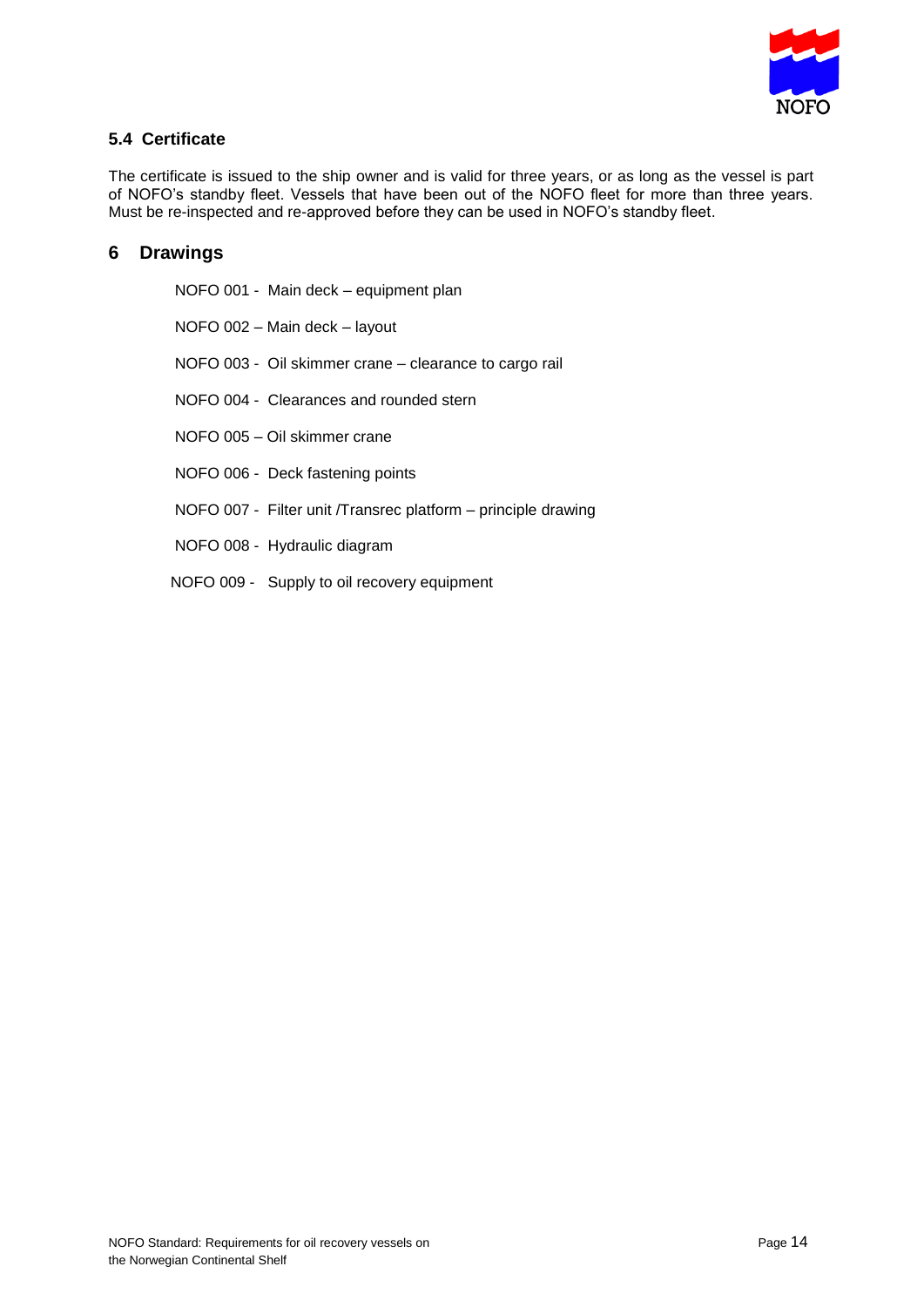

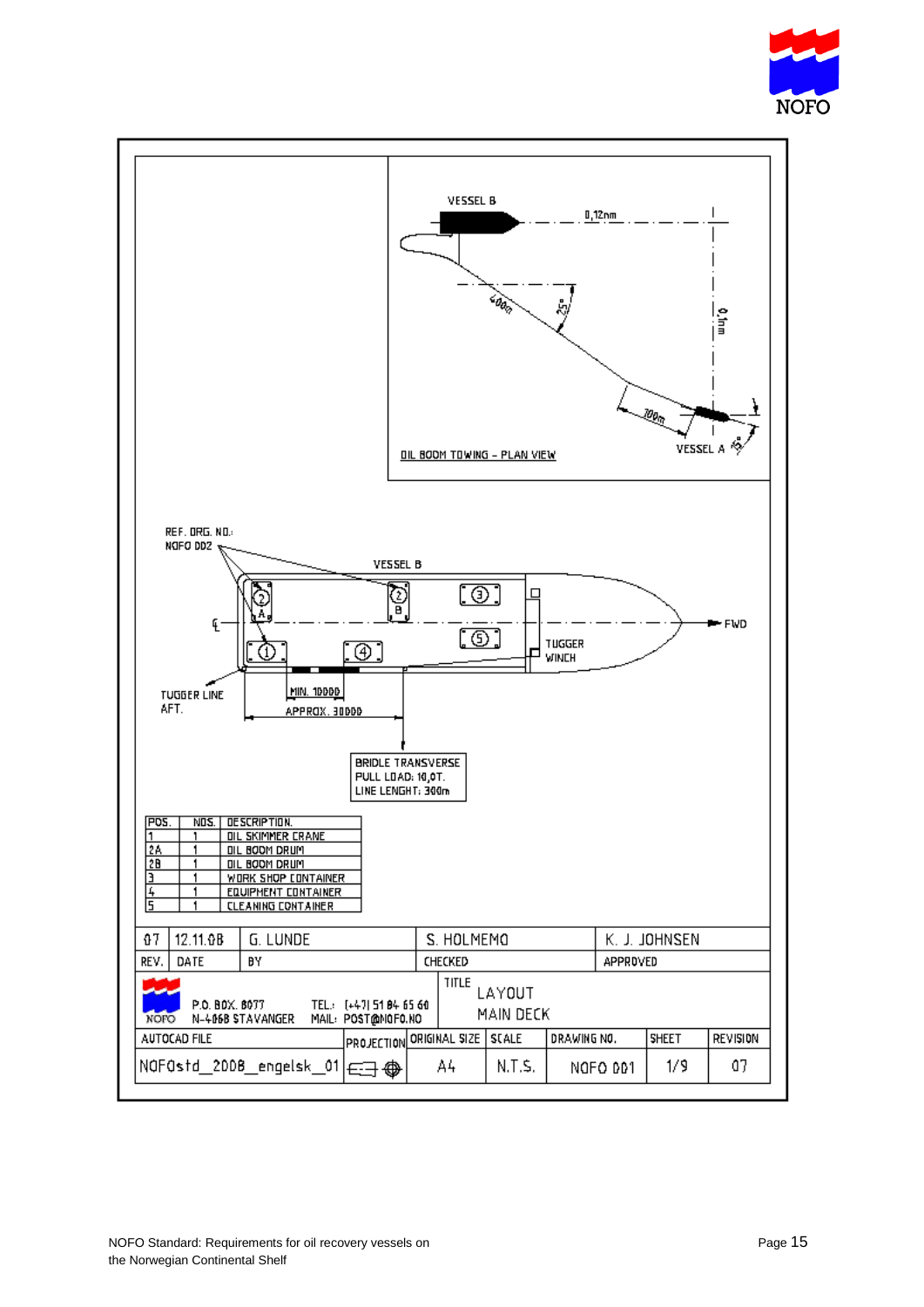

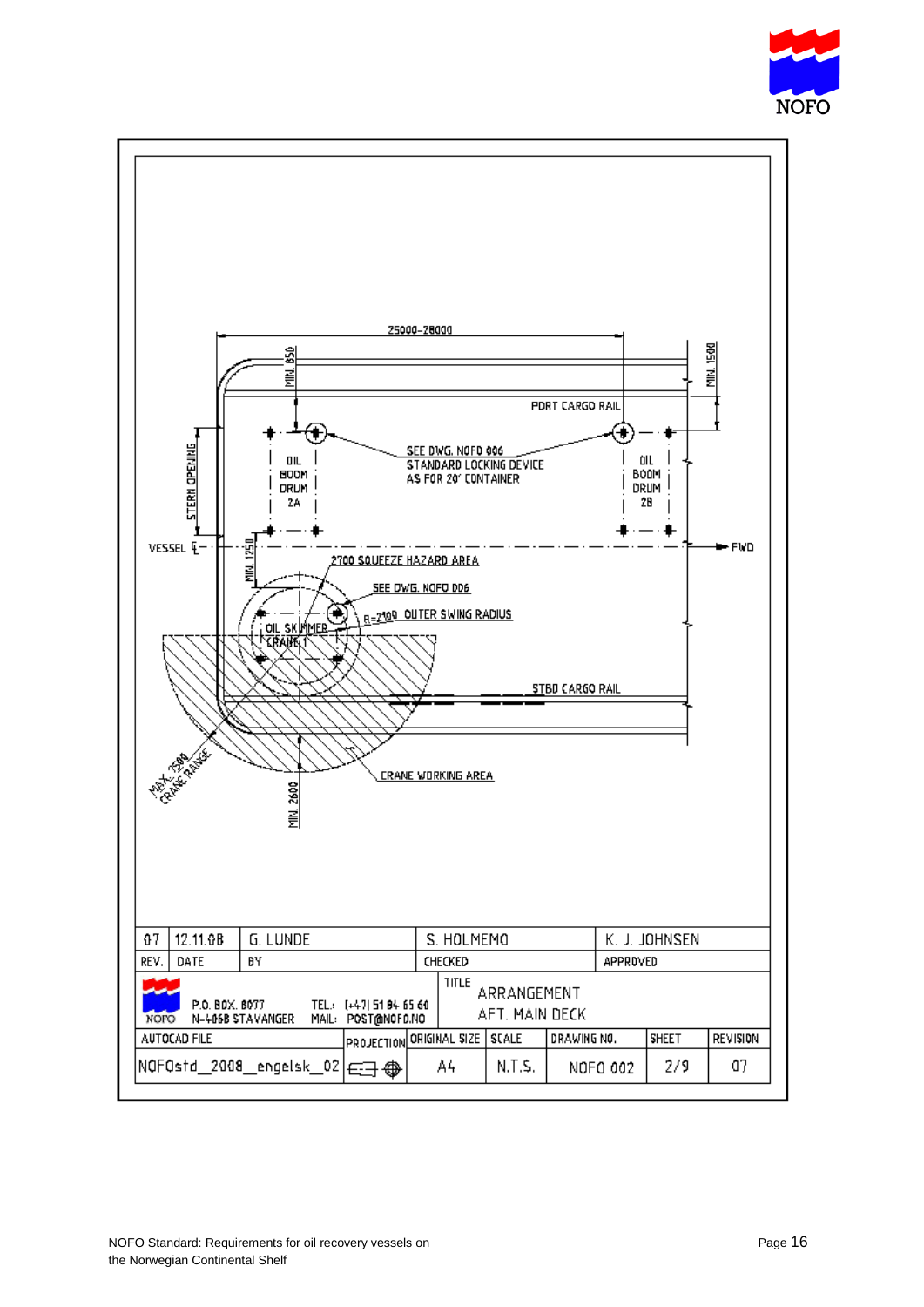

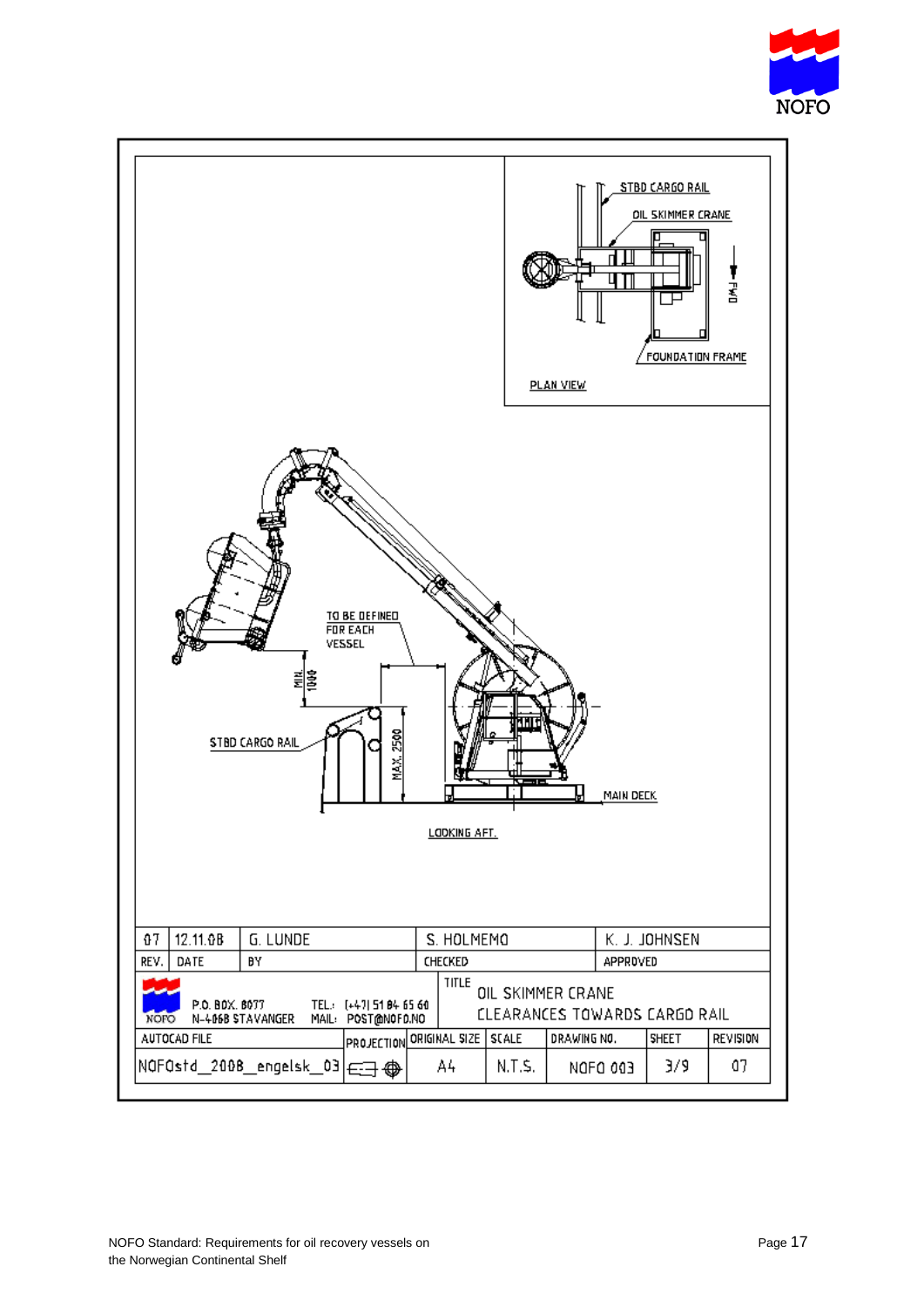

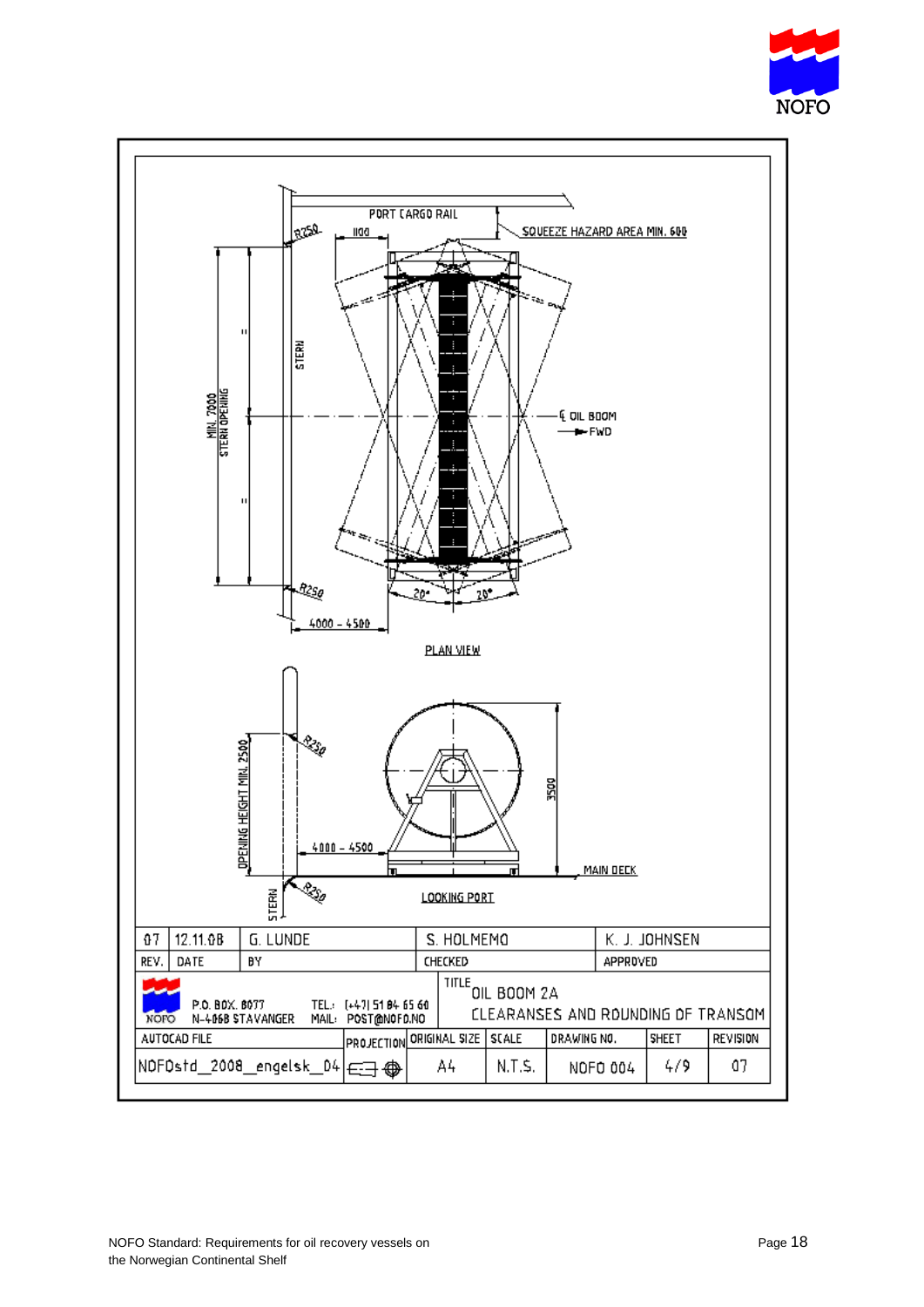

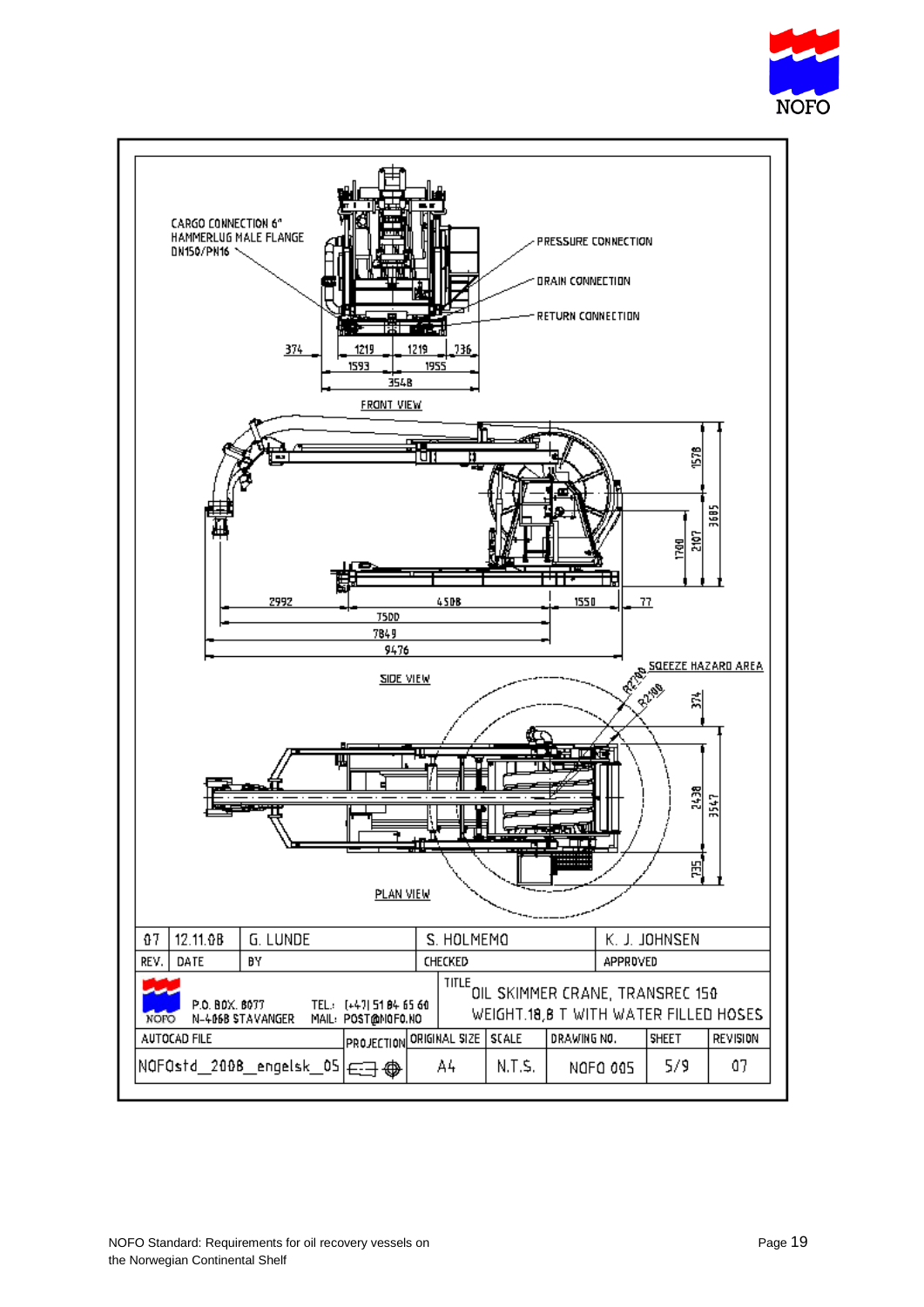

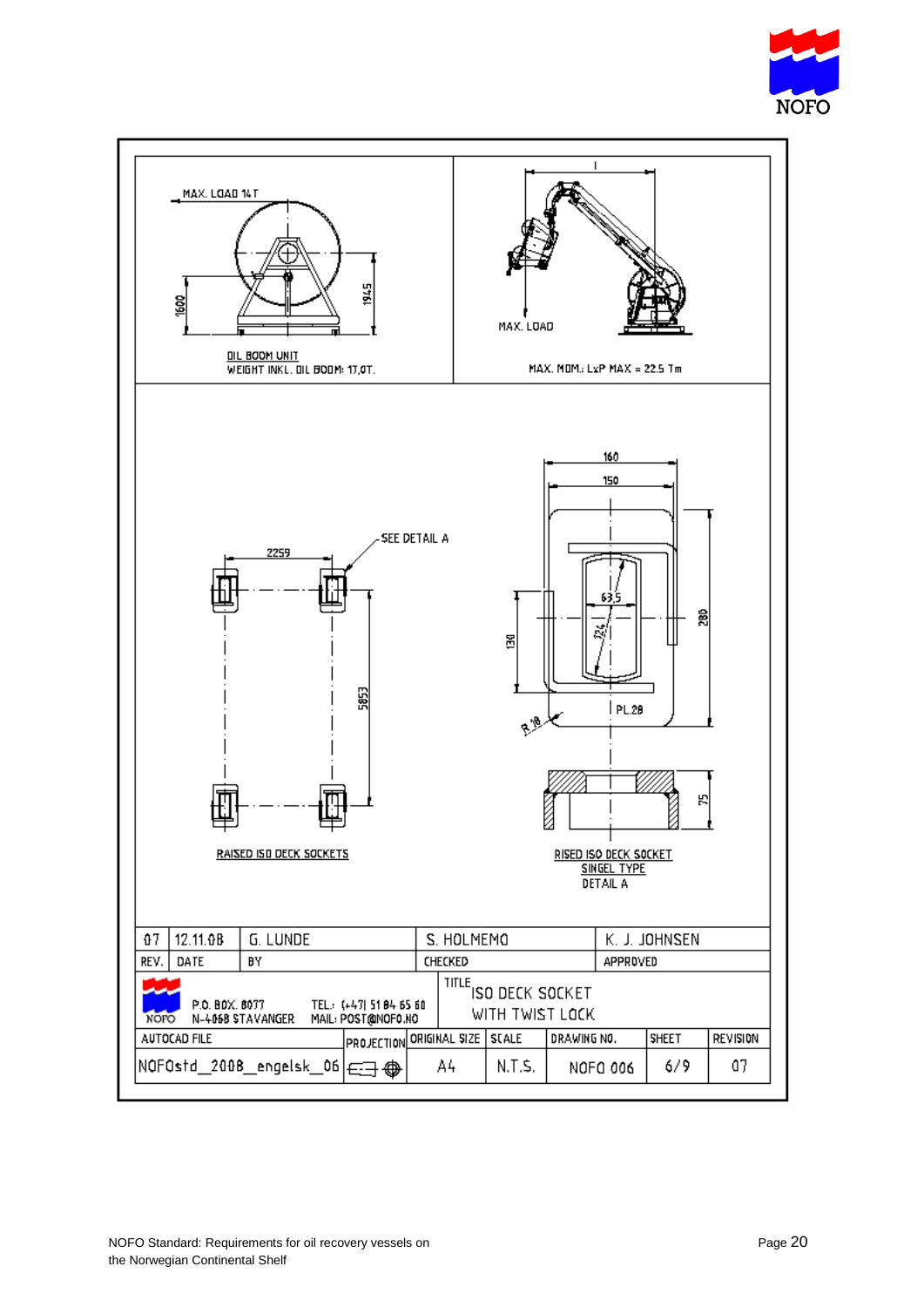

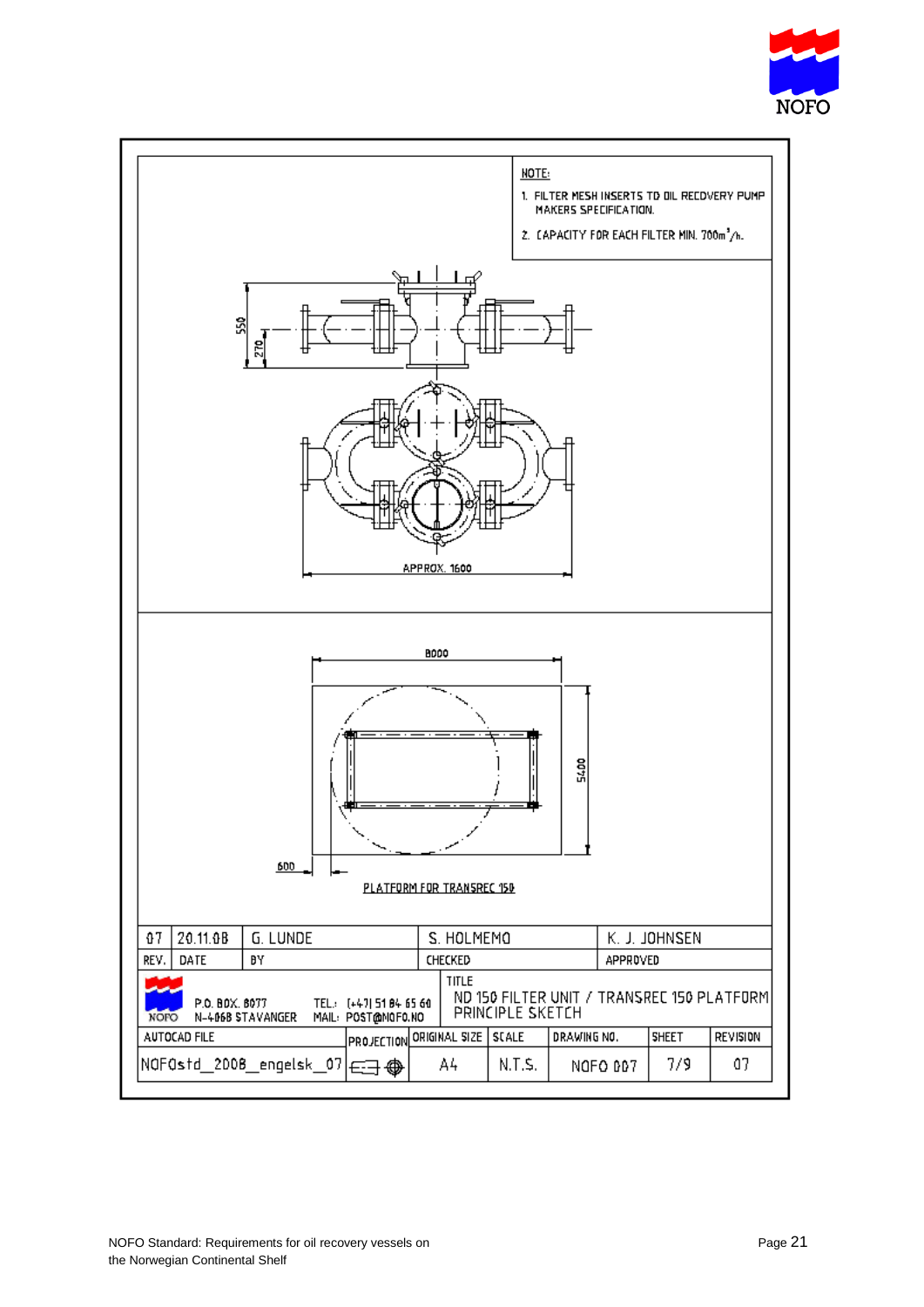